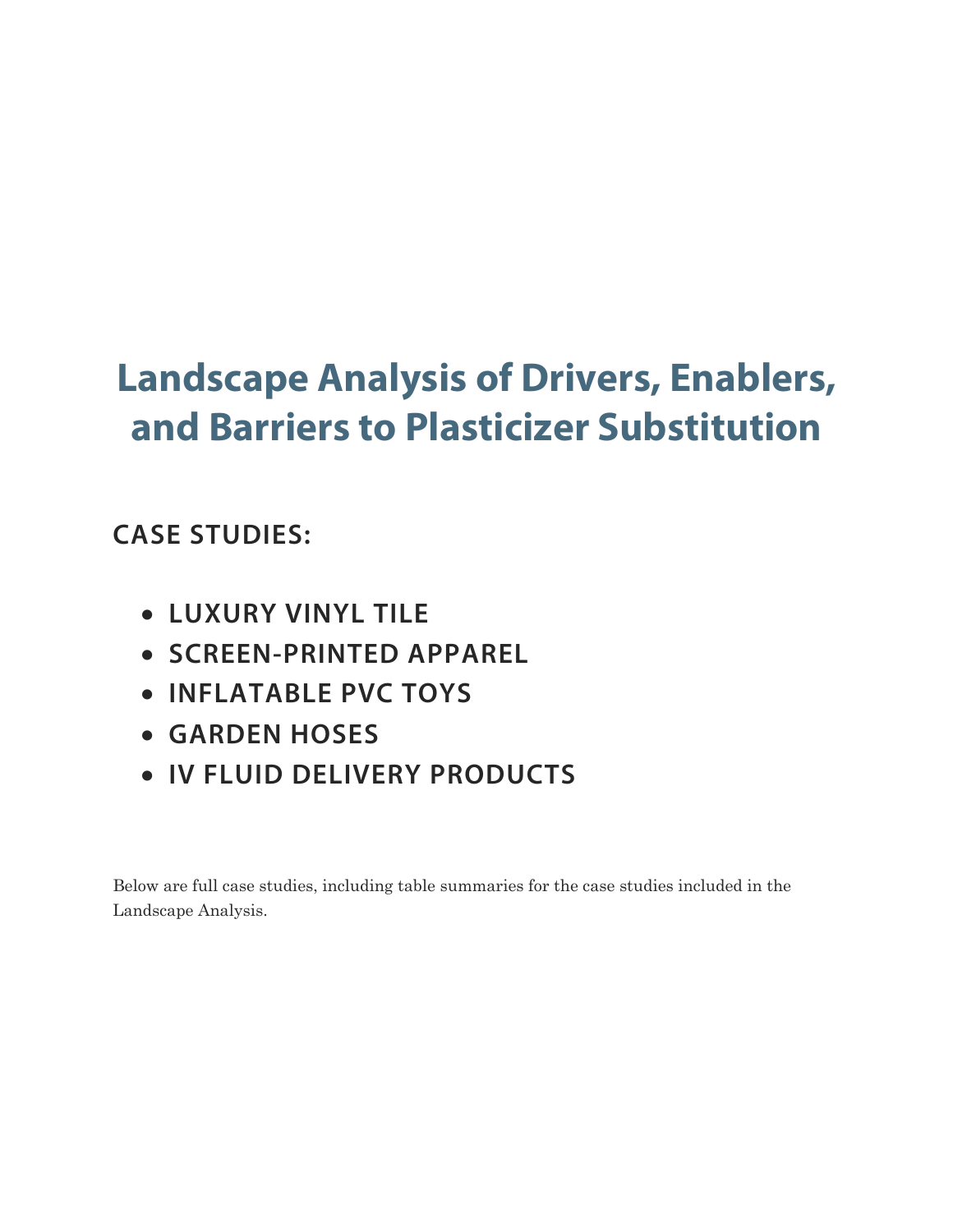## CASE STUDY ON LUXURY VINYL TILE

#### **Product description**

Luxury vinyl tile flooring (LVT) is made as glue-down or floating tiles and planks and consists of up to four distinct layers fused: a resilient vinyl backing, a vinyl color layer, a vinyl photographic film layer, and a urethane or aluminum oxide top layer for wear resistance.

Consumers favor LVT because of the ease of installation over different kinds of subfloors and attractive visuals. LVT has photo realistic 3-D graphics that simulate natural wood or stone, is highly durable, and provides the promise of no/low maintenance.

LVT experienced rapid market penetration and growth, starting in 2012 in the U.S. when bigbox stores began to carry the product. From 2012 to 2015, the market grew from nothing to become the number one flooring material sold.

#### **Types of plasticizers used historically**

Early LVT products were developed with DOP (DEHP) and DINP as the primary plasticizers, with DOP being dominant in products manufactured in Asia, since it was significantly cheaper and is a more efficient plasticizer (less DOP is required to provide the same performance. The substitution factor (SF) for DINP vs. DOP is 1.06. DINP is 6% less efficient than the plasticizing efficiency of DOP). Tarkett was the first company to manufacture LVT in the U.S. in 2011 and developed its first product with DEHT/DOTP.

#### **Analysis of drivers and barriers**

**Table Key:**

**=** Driver or enabler was a factor, **I =** Driver or enabler was an indirect factor

| <b>Drivers</b>                    | <b>Factor</b> | <b>Key Developments</b>                                                                                                                                                                                                                                                                                                                                                                                                                                                                                                                       |
|-----------------------------------|---------------|-----------------------------------------------------------------------------------------------------------------------------------------------------------------------------------------------------------------------------------------------------------------------------------------------------------------------------------------------------------------------------------------------------------------------------------------------------------------------------------------------------------------------------------------------|
| <b>Brand culture &amp; action</b> | $\checkmark$  | 2010/11 – Tarkett selected DEHT/DOTP and DINCH for their LVT products in 2010 and started<br>production in 2011. Many of their customers requested that they avoid the use of phthalates<br>in their flooring. Tarkett applied the "precautionary principle". They selected plasticizers that<br>were already used for toys, for which toxicological studies existed, and which showed no risk<br>for their applications.<br>Other U.S. LVT manufacturers followed, with most U.S. LVT producers using non-phthalate<br>plasticizers by 2014. |
| <b>NGO pressure</b>               | $\checkmark$  | 2014 – Healthy Building Network (HBN) releases its research brief Phthalate-free Plasticizers in<br>PVC.                                                                                                                                                                                                                                                                                                                                                                                                                                      |
|                                   |               | 2015 – NGOs released results of testing of vinyl floor tiles sold at large U.S. home improvement<br>retailers, finding that 58% of vinyl floor tiles tested contained ortho-phthalates. Flooring with                                                                                                                                                                                                                                                                                                                                         |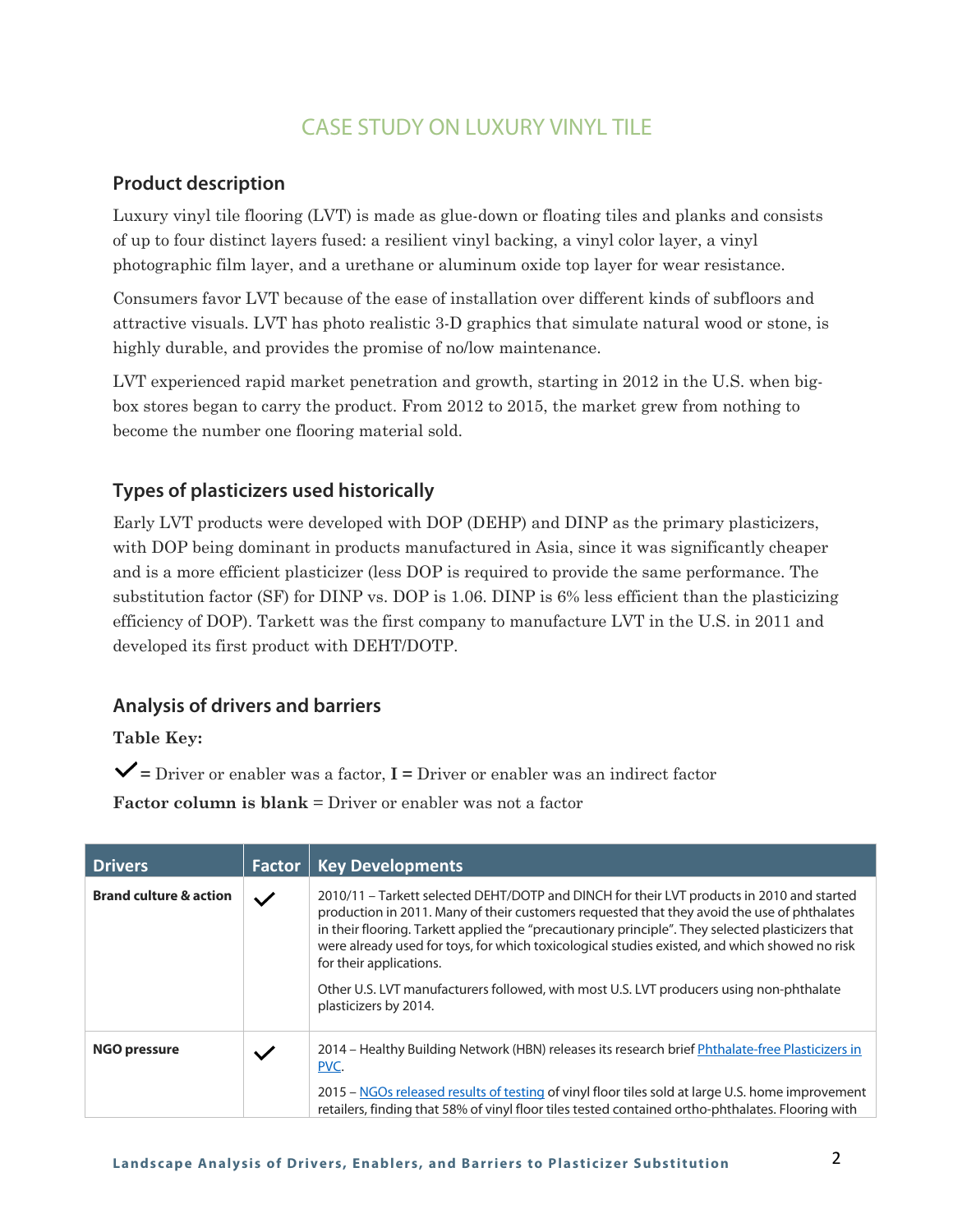|                                                                                                                                                                                                                 |              | phthalates was predominantly lower-cost LVT flooring containing DOP, manufactured, and<br>supplied by Asian companies.                                                                                                                                                                                                                                                                                                                                                                                                                                                                                                                                                                                                                                                                                                                                                                                                                                                                                                                                                                                                                                                                                                                                                                                                                                                                                                                                                                                                                                                                                                                                                                                                                                                                                                                                                                                                                                                                                                                                                                                                                                                                                                                                                                     |
|-----------------------------------------------------------------------------------------------------------------------------------------------------------------------------------------------------------------|--------------|--------------------------------------------------------------------------------------------------------------------------------------------------------------------------------------------------------------------------------------------------------------------------------------------------------------------------------------------------------------------------------------------------------------------------------------------------------------------------------------------------------------------------------------------------------------------------------------------------------------------------------------------------------------------------------------------------------------------------------------------------------------------------------------------------------------------------------------------------------------------------------------------------------------------------------------------------------------------------------------------------------------------------------------------------------------------------------------------------------------------------------------------------------------------------------------------------------------------------------------------------------------------------------------------------------------------------------------------------------------------------------------------------------------------------------------------------------------------------------------------------------------------------------------------------------------------------------------------------------------------------------------------------------------------------------------------------------------------------------------------------------------------------------------------------------------------------------------------------------------------------------------------------------------------------------------------------------------------------------------------------------------------------------------------------------------------------------------------------------------------------------------------------------------------------------------------------------------------------------------------------------------------------------------------|
|                                                                                                                                                                                                                 |              | 2014-2016 - NGOs met with large U.S. retailers challenging them to eliminate ortho-<br>phthalates.                                                                                                                                                                                                                                                                                                                                                                                                                                                                                                                                                                                                                                                                                                                                                                                                                                                                                                                                                                                                                                                                                                                                                                                                                                                                                                                                                                                                                                                                                                                                                                                                                                                                                                                                                                                                                                                                                                                                                                                                                                                                                                                                                                                         |
|                                                                                                                                                                                                                 |              | 2019 - Kingfisher released their Sustainable Chemicals Roadmap, committing to phase out<br>ortho-phthalates from their own-brand products by 2025.                                                                                                                                                                                                                                                                                                                                                                                                                                                                                                                                                                                                                                                                                                                                                                                                                                                                                                                                                                                                                                                                                                                                                                                                                                                                                                                                                                                                                                                                                                                                                                                                                                                                                                                                                                                                                                                                                                                                                                                                                                                                                                                                         |
| <b>Retailer action</b>                                                                                                                                                                                          | $\checkmark$ | April 2015 - Home Depot announced that it would discontinue the use of phthalates in vinyl<br>flooring by the end of the year. Lowe's, Lumber Liquidators, Menards, and Ace Hardware<br>followed.                                                                                                                                                                                                                                                                                                                                                                                                                                                                                                                                                                                                                                                                                                                                                                                                                                                                                                                                                                                                                                                                                                                                                                                                                                                                                                                                                                                                                                                                                                                                                                                                                                                                                                                                                                                                                                                                                                                                                                                                                                                                                          |
| <b>Regulations/Other</b><br>government action                                                                                                                                                                   | п            | CSPC's 2008 restrictions on phthalates in children's toys was a factor in Tarkett's decision to<br>formulate their new LVT products without phthalates.                                                                                                                                                                                                                                                                                                                                                                                                                                                                                                                                                                                                                                                                                                                                                                                                                                                                                                                                                                                                                                                                                                                                                                                                                                                                                                                                                                                                                                                                                                                                                                                                                                                                                                                                                                                                                                                                                                                                                                                                                                                                                                                                    |
| <b>Consumer pressure</b>                                                                                                                                                                                        | N/A          |                                                                                                                                                                                                                                                                                                                                                                                                                                                                                                                                                                                                                                                                                                                                                                                                                                                                                                                                                                                                                                                                                                                                                                                                                                                                                                                                                                                                                                                                                                                                                                                                                                                                                                                                                                                                                                                                                                                                                                                                                                                                                                                                                                                                                                                                                            |
| <b>Industry standards</b>                                                                                                                                                                                       | N/A          |                                                                                                                                                                                                                                                                                                                                                                                                                                                                                                                                                                                                                                                                                                                                                                                                                                                                                                                                                                                                                                                                                                                                                                                                                                                                                                                                                                                                                                                                                                                                                                                                                                                                                                                                                                                                                                                                                                                                                                                                                                                                                                                                                                                                                                                                                            |
| <b>Green Stds &amp; Certs</b>                                                                                                                                                                                   | N/A          |                                                                                                                                                                                                                                                                                                                                                                                                                                                                                                                                                                                                                                                                                                                                                                                                                                                                                                                                                                                                                                                                                                                                                                                                                                                                                                                                                                                                                                                                                                                                                                                                                                                                                                                                                                                                                                                                                                                                                                                                                                                                                                                                                                                                                                                                                            |
| <b>Enablers/Barriers</b>                                                                                                                                                                                        |              | <b>Key Issues</b>                                                                                                                                                                                                                                                                                                                                                                                                                                                                                                                                                                                                                                                                                                                                                                                                                                                                                                                                                                                                                                                                                                                                                                                                                                                                                                                                                                                                                                                                                                                                                                                                                                                                                                                                                                                                                                                                                                                                                                                                                                                                                                                                                                                                                                                                          |
| <b>Alternatives &amp;</b><br><b>Switching:</b><br>• Performance/track<br>record<br>• Safety/availability of<br>safety data<br>• Cost<br>• Scale<br>• Multiple suppliers<br>• Switching process,<br>costs & time | $\checkmark$ | Performance/track record. There was a track record of acceptable performance of<br>alternatives (DEHT/DOTP and DINCH) in the toy industry, driven by the phthalate restrictions<br>in the 2008 CPSIA. For Tarkett, while the company understood that DEHT/DOTP could perform<br>adequately in LVT, significant resources were required to develop an LVT product with good<br>performance characteristics.<br>Safety/availability of safety data. In 2010, Tarkett's view was that the non-ortho-phthalates<br>DEHT/DOTP and DINCH were safer alternatives to ortho-phthalates in vinyl flooring.<br>DEHT/DOTP and DINCH were, at the time and still today, not regulated by the U.S. CPSC for<br>use in toys.<br>Cost. In 2011, the cost of using DEHT/DOTP and DINCH was close to the main incumbent DINP<br>being used in the U.S.; DINP was the main incumbent because it was more available than DOP<br>in the U.S., at the time. DOP was more widely available in Asia and the cost of using DOP in<br>products manufactured in Asia was lower.<br>Quantity/Scale/Multiple Suppliers. Producers scaled up quantities of DEHT/DOTP and<br>DINCH for use in toys and children's products in 2011. In 2010 when Tarkett decided to switch<br>to DEHT/DOTP for products produced for the U.S. market and DINCH for European products,<br>there was only one supplier for each, creating some risk for Tarkett and other early adopters.<br>The number of suppliers and supply grew in 2014/2015 along with the market for LVT,<br>particularly in Asia.<br>Switching process, costs, & time. All the plastisol processing (i.e., compounding) is done in-<br>house at flooring companies (no external compounders/formulators were involved). No new<br>equipment was needed to produce flooring with new plasticizers. Reformulation was required<br>in some cases. For example, some products needed to include fast fusers like dibenzoate,<br>which took time and money to test but ultimately lowered the processing temperatures and<br>press pressures required. LVT is 5-9 layers, and each layer must be compatible with adjacent<br>layers; U.S. LVT manufacturers that switched to DEHT/DOTP worked closely with their supplier<br>to ensure that the layers were compatible. |
| <b>Transparency</b>                                                                                                                                                                                             |              | LVT manufacturers knew which plasticizers were being used in their flooring.                                                                                                                                                                                                                                                                                                                                                                                                                                                                                                                                                                                                                                                                                                                                                                                                                                                                                                                                                                                                                                                                                                                                                                                                                                                                                                                                                                                                                                                                                                                                                                                                                                                                                                                                                                                                                                                                                                                                                                                                                                                                                                                                                                                                               |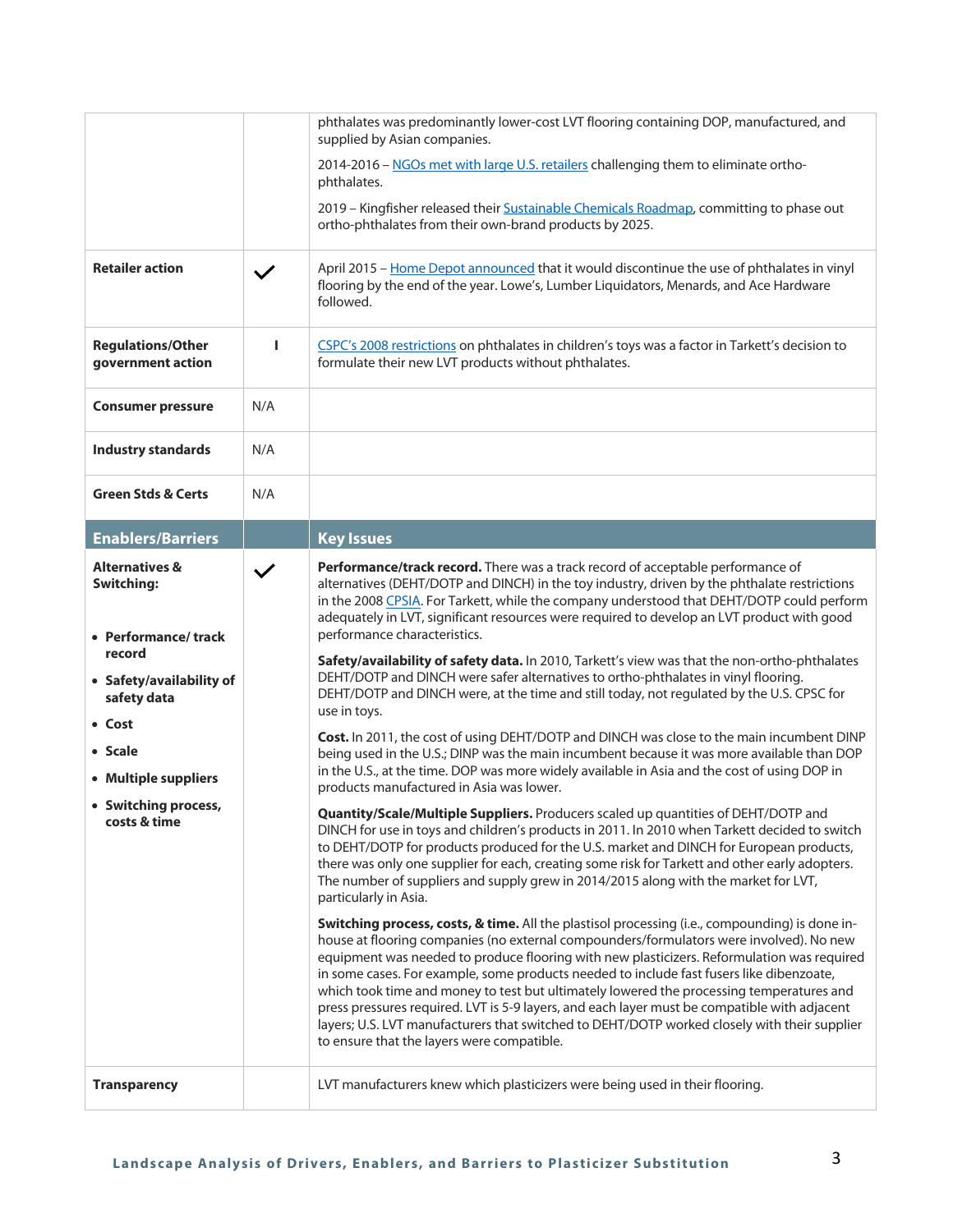For the U.S. market, the switch is >95% and essentially complete, which happened largely as a result of NGO actions, starting with the 2015 HBN report. All segments of the vinyl flooring industry and carpet have switched to either non-phthalate plasticizers or to different resins where plasticizers are not needed.

#### **Trends**

**Non-plasticized flooring.** Some LVT manufacturers in the U.S. and Europe are moving to non-plasticized, harder, less flexible vinyl flooring. First-generation LVT was very flexible, with high concentrations of plasticizers designed to hide imperfections in the underlying floor. Over time, these imperfections came through the LVT to create blemishes. Second generation LVT is made of more rigid, non-plasticized (or less plasticized) vinyl that masks the imperfections better over time. Some LVT manufacturers use a wood core layer, a lightly plasticized PVC core, or a fully unplasticized PVC core. An unplasticized PVC core can solve other technical or performance problems such as migration issues in adhesives, hydrolysis issues in uncured concrete, and can lower cost. In current products, "unplasticized" can still mean up to 3% plasticizer content overall, while some third-generation products are totally free of plasticizers.

**Prices coming down, use going up.** Historically, the cost of plasticizers was significantly more than the vinyl polymer. Now, plasticizer prices are closer in price to vinyl (but still higher). As plasticizers become cheaper, they can be used as a filler, in place of fillers such as calcium carbonate and clay. Manufacturers of vinyl flooring are constantly looking for ways to reduce the manufacturing cost of their products and as the relative cost of raw materials change, they reformulate to lower costs. This trend could lead to higher levels of plasticizers in LVT.

**Non-PVC Resilient Flooring and Recycling of Materials (Circular Material Systems)**.

Most U.S. and European flooring companies have projects to move out of PVC for resilient flooring or have commercial products in the market. Reducing pressure from NGOs is a key motivator. Manufacturers are focused on using polyolefin polymers for these products.

Interface and Mohawk, producers of LVT flooring, are recycling their reclaimed vinyl tile into carpet backing. Tarkett in Europe is using polyvinyl butyral (PVB) instead of PVC for resilient flooring (and carpet backing), from the PVB coating from recycled car windshields. The PVB is plasticized with a glyceride plasticizer from hydrogenated castor oil.

#### **Conclusions – Why did substitution occur?**

Four factors were major contributors:

**1. Brand Action.** Tarkett, a major brand, became motivated to design its vinyl flooring, including LVT, with non-phthalate plasticizers, out of safety concerns. The actions of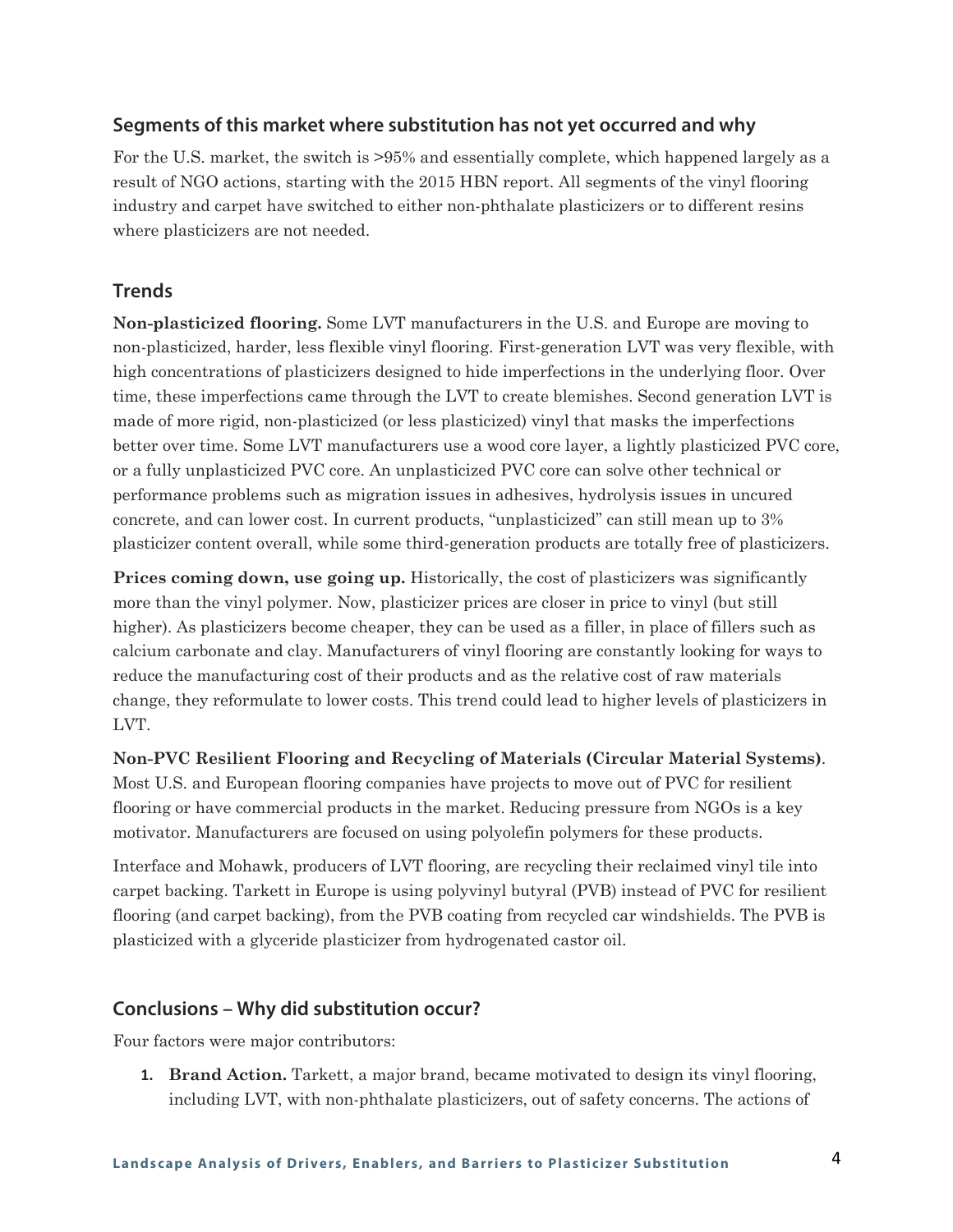this "lead user" of non-phthalate plasticizers for vinyl flooring paved the way for other flooring companies.

- **2. NGO Pressure.** A group of NGOs collaborated to create a campaign that focused on phthalates in vinyl flooring and worked together to convince retailers to commit to eliminating phthalates in the vinyl flooring sold in their stores.
- **3. Retailer Action.** Major U.S. retailers committed to phasing out phthalates in their vinyl flooring.
- **4. Availability of alternatives.** There was a track record of acceptable performance of non-phthalate plasticizers in toys, which gave confidence to Tarkett to make needed investments to convert production. The fact that flooring manufacturers manage much of the compounding process eased the transition.
- **5. Cooperation along the value chain.** Tarkett and other LVT manufacturers were able to work closely with the suppliers of DEHT/DOTP and DINCH to solve technical issues that arose during the switch.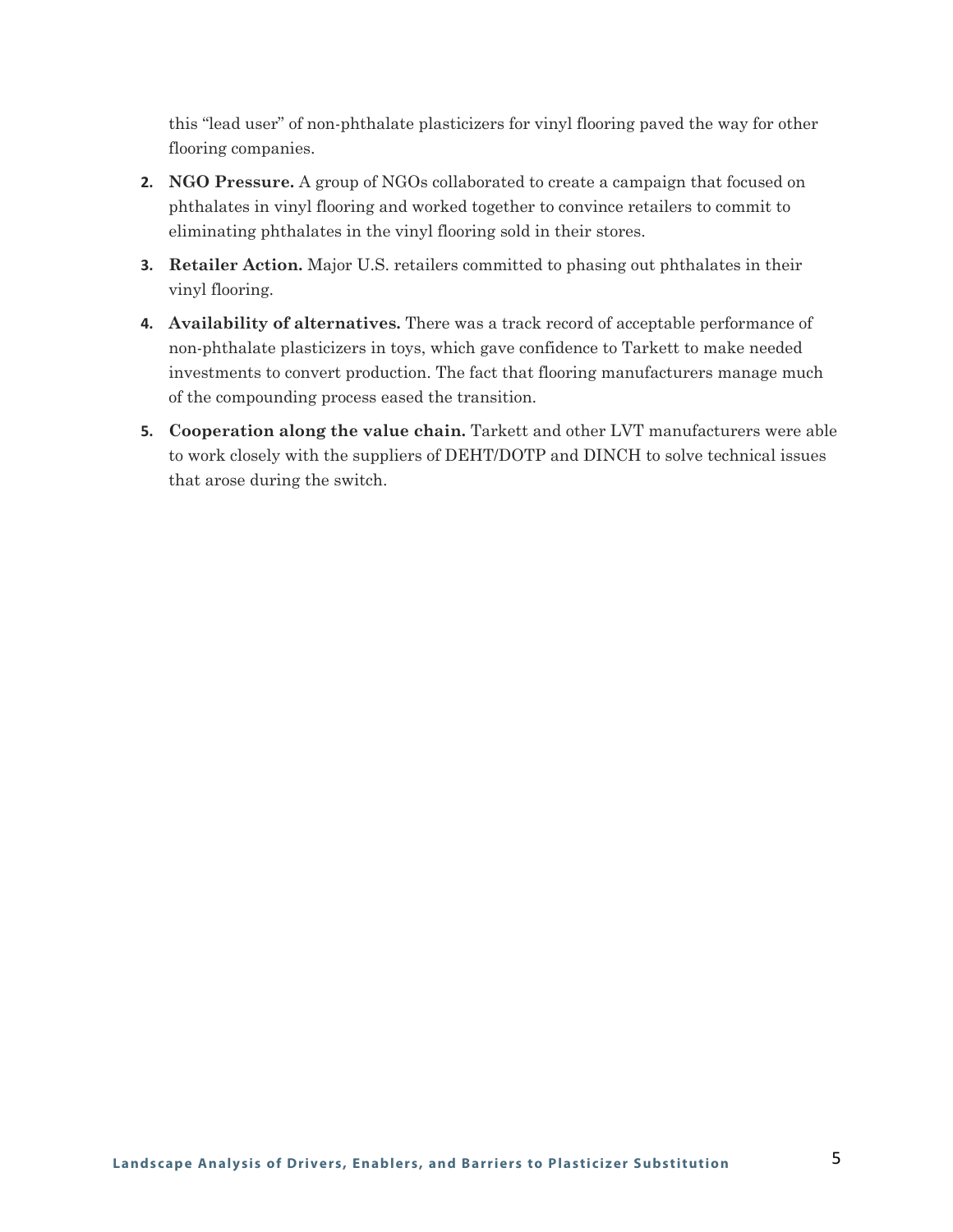## CASE STUDY ON SCREEN-PRINTED APPAREL

The elimination of plasticizers in screen-printing inks is complicated because different approaches were chosen based on the brand. Some leading brands, including Nike, H&M, Zara, Levi Strauss, and [Patagonia](https://www.patagonia.com/static/on/demandware.static/-/Library-Sites-PatagoniaShared/default/dw1f7d7a76/PDF-US/pvc_printing_inks_and_phtalates.pdf), eliminated PVC from their products, which by default included plastisol ink. Others still use plastisol inks, but the phthalate plasticizer has been replaced with a non-phthalate plasticizer. Whatever the pathway, the goal is for the replacement to resemble plastisol ink from an aesthetic perspective and maintain ease of use during manufacturing.

#### **Product description**

Screen-printed textiles, especially finished garments, are commonly printed with plastisol ink, which is a suspension of PVC or other polymer particles in a liquid plasticizer. The colored PVC is mixed with enough plasticizer, up to 40%, to make the ink resemble and flow like a thick viscous liquid. Commonly used plasticizers were phthalates, especially DEHP, due to its excellent plasticizer performance, availability, and cost.

The invention of plastisol ink enabled screen printers to run more complex designs, print on any type of garment, and run mass production effectively. Plastisol inks will not dry at room temperature and require curing at 180 °C, either with a flash dryer or oven. When the curing temperature is reached, the PVC dissolves, and the mixture turns into a viscous gel that forms a flexible, permanently plasticized solid product when cooled to 60°C.

Plastisol inks offer many advantages to the printer, the brand, and the consumer. They are not water-soluble and will not dry if left on the screen for extended periods. Ink can be quickly flashed and stacked on top of itself, thus producing complex designs. Printed garments do not need to be washed after printing, and plastisol inks are often used to print on colored fabric due to the high-quality resulting print.

#### **Types of plasticizers used historically**

Plastisol inks were introduced in the 1970s as an alternative to water-based inks. The most common plasticizers were DEHP and DINP, due to low cost and effective plasticizer function1.

Other plasticizers that were used historically, and may still be used today, include some dihexyl phthalates such as Dicyclohexyl phthalate (DCP or DCHP), Diisohexyl phthalate (DHP or DIHxP), and Di-heptyl phthalates such as Diisoheptyl phthalate (DIHP).

Phthalates are not specifically restricted in apparel, and their use in apparel is left somewhat to interpretation. Some are, however, categorized as substances of very high concern (SVHC), and some are specifically regulated in children's toys and other childcare products.

<sup>1</sup> DEHP (di(2-ethylhexyl) phthalate) and DOP (di-octyl phthalate) refer to the same chemical compound also recognized as BEHP (bis(2 ethylhexyl) phthalate).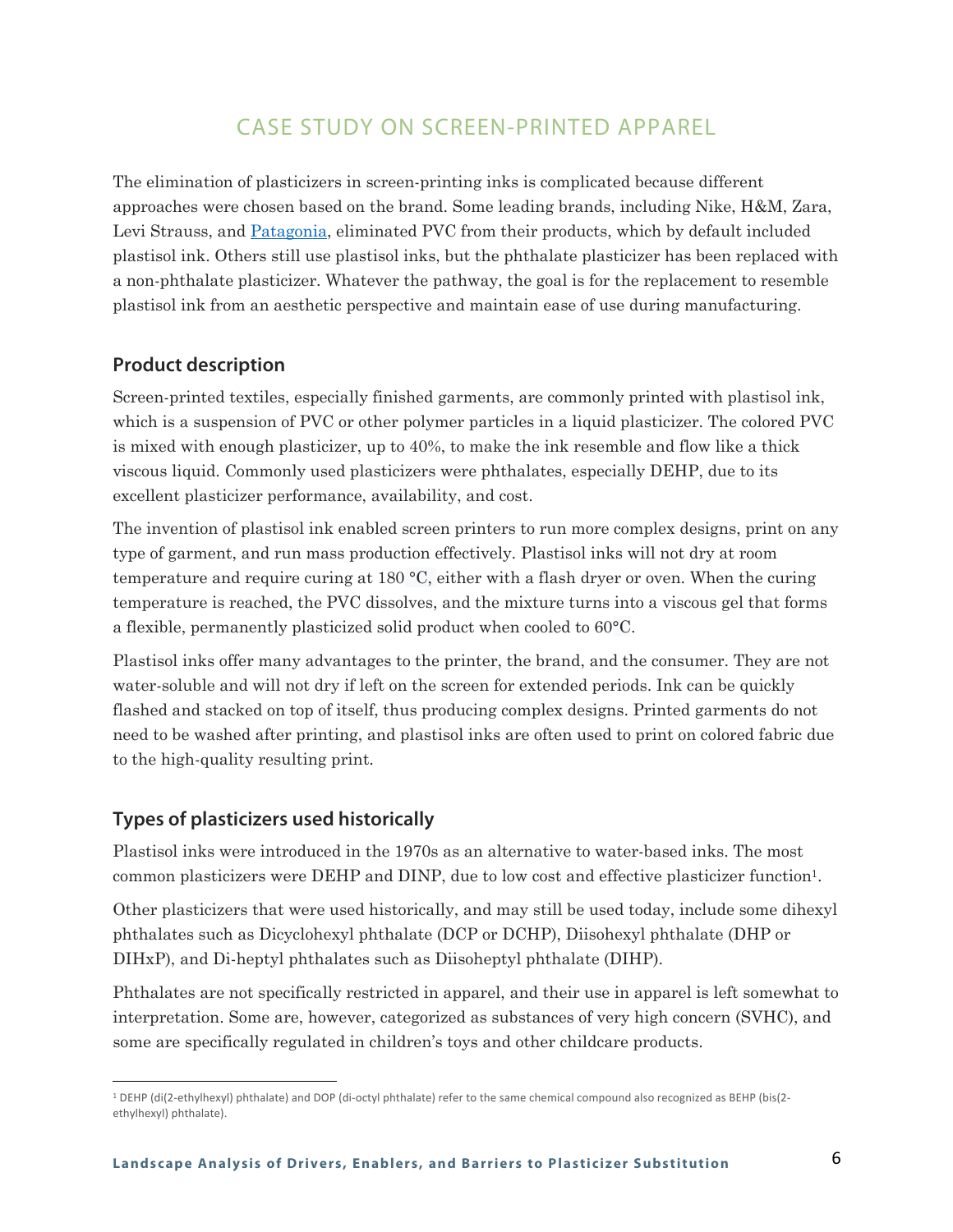## **Analysis of drivers and barriers**

**Table Key:**

 $\blacktriangledown$  = Driver or enabler was a factor,  $\textbf{I}$  = Driver or enabler was an indirect factor

| <b>Drivers</b>                                | <b>Factor</b> | <b>Key Developments</b>                                                                                                                                                                                                                                                                                                                                                                                                                                                                                                                                                                                                                                                                                                                                                                                                                                                                                                                                                                                                                   |
|-----------------------------------------------|---------------|-------------------------------------------------------------------------------------------------------------------------------------------------------------------------------------------------------------------------------------------------------------------------------------------------------------------------------------------------------------------------------------------------------------------------------------------------------------------------------------------------------------------------------------------------------------------------------------------------------------------------------------------------------------------------------------------------------------------------------------------------------------------------------------------------------------------------------------------------------------------------------------------------------------------------------------------------------------------------------------------------------------------------------------------|
| <b>Brand culture &amp; action</b>             | $\checkmark$  | Brand reputation. Nike phased out PVC in all products, which included plastisol inks. This<br>was in response to a Greenpeace campaign targeting PVC, and some negative press with<br>regards to labor issues. Plasticizers were not the primary reason for the phase-out. This<br>occurred in the late 1990s to early 2000s.                                                                                                                                                                                                                                                                                                                                                                                                                                                                                                                                                                                                                                                                                                             |
|                                               |               | Other brands, including Marks and Spencer, H&M, Zara, etc., restricted phthalates in the<br>early 2000s once they were regulated in toys. The concern was that a child could chew on<br>screen printed apparel printed with plastisol.                                                                                                                                                                                                                                                                                                                                                                                                                                                                                                                                                                                                                                                                                                                                                                                                    |
|                                               |               | Brands must meet all applicable chemical regulations in the countries where they sell their<br>products. Many proactively manage chemicals to protect their brand reputation and to<br>meet corporate social responsibility initiatives.                                                                                                                                                                                                                                                                                                                                                                                                                                                                                                                                                                                                                                                                                                                                                                                                  |
|                                               |               | RSLs play a role. Nike, Levi Strauss, Adidas, and a few other brands developed RSLs in the<br>early 2000s. Many contained regulated chemicals and chemicals with some health or<br>environmental concerns. Some phthalates were added to these lists before REACH or the<br>CPSIA regulations. Given the number of phthalates and scientific and regulatory debates<br>about them, some brands proactively placed all ortho-phthalates and PVC on their RSLs,<br>rather than track each phthalate and update their list with each new requirement or change<br>in the science (what can be termed list fatigue).                                                                                                                                                                                                                                                                                                                                                                                                                          |
|                                               |               | Industry collaboration. Stakeholder engagement and collaboration is common in the<br>apparel industry. Several organizations in the sector such as the ZDHC, AFIRM Group®, and<br>Sustainable Apparel Coalition convene brands, suppliers, and other stakeholders in supply<br>chain actions that drive more sustainable products in the sector. ZDHC and AFIRM Group®<br>were started by brands to address chemicals of concern in textile processing. These<br>stakeholder groups could be considered as drivers for substitution given that they develop<br>and manage restricted chemical lists on behalf of their membership and encourage the<br>phase-out of priority chemicals. However, as their membership has grown, they may also be<br>considered as enablers for change, and even serve as advisors to industry and governments<br>on better chemistry. Additionally, these groups track global chemicals regulations and help<br>their members adhere to regulations by providing tools, training, and guidance documents. |
| <b>NGO pressure</b>                           | $\checkmark$  | Greenpeace USA started its PVC: The Poison Plastic campaign that was a key factor initiating<br>plastisol reduction in screen printing.<br>In 2011, the Greenpeace Detox Fashion Campaign tasked brands to meet "zero discharge of<br>hazardous chemicals" by 2020. 11 classes of chemicals were targeted for substitution,<br>including all ortho-phthalates.                                                                                                                                                                                                                                                                                                                                                                                                                                                                                                                                                                                                                                                                            |
| <b>Retailer action</b>                        |               | No retailers are specifically targeting plasticizers in apparel. Some brands that are also<br>retailers, however, are acting on ortho-phthalates.                                                                                                                                                                                                                                                                                                                                                                                                                                                                                                                                                                                                                                                                                                                                                                                                                                                                                         |
| <b>Regulations/Other</b><br>government action | $\checkmark$  | In 1986, Proposition 65 passed and required California to publish a list of chemicals known<br>to cause cancer, birth defects, or other reproductive harm. This list, which is updated<br>annually, includes some ortho-phthalates.                                                                                                                                                                                                                                                                                                                                                                                                                                                                                                                                                                                                                                                                                                                                                                                                       |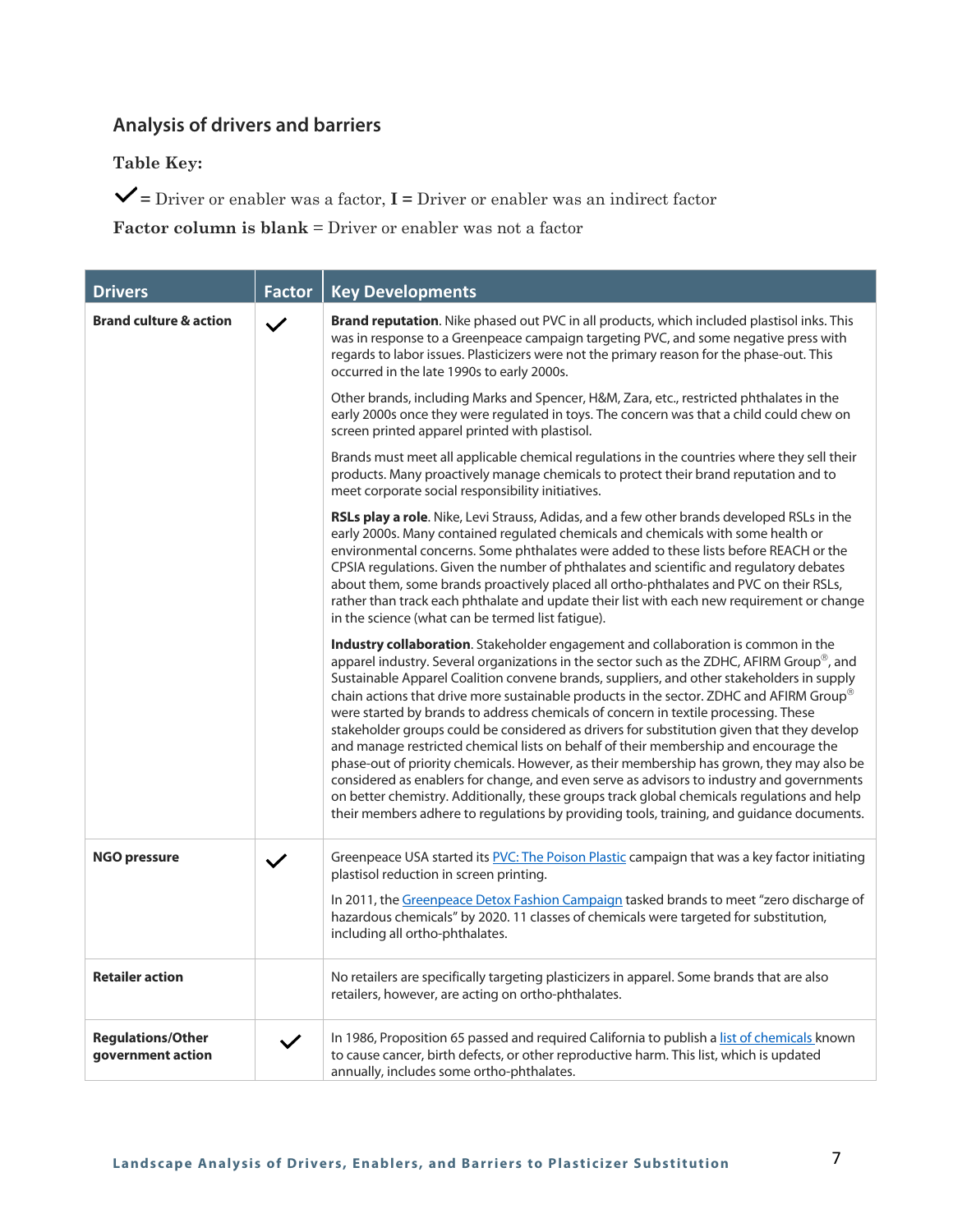| <b>Consumer pressure</b>                                                                                                                                      |   | In 1999, the EU restricted the use of six ortho-phthalate plasticizers in toys and childcare<br>items. Screen-printed apparel could potentially fit into these regulations, although apparel<br>was not addressed specifically. In 2008, some phthalates were added to the REACH SVHC<br>list. Since July 7, 2020, seven ortho-phthalate plasticizers are restricted in the EU.<br>The U.S. Consumer Product Safety Improvement Act (CPSIA) is the primary regulatory driver<br>affecting the use of textile inks for products made and sold domestically (though it does not<br>specifically ban or restrict the use of PVC or plastisol inks). Certain phthalates in children's<br>products and child-care articles are targeted.<br>As a result of advocacy campaigns, consumers are increasingly asking questions about                                                                                                                                            |
|---------------------------------------------------------------------------------------------------------------------------------------------------------------|---|------------------------------------------------------------------------------------------------------------------------------------------------------------------------------------------------------------------------------------------------------------------------------------------------------------------------------------------------------------------------------------------------------------------------------------------------------------------------------------------------------------------------------------------------------------------------------------------------------------------------------------------------------------------------------------------------------------------------------------------------------------------------------------------------------------------------------------------------------------------------------------------------------------------------------------------------------------------------|
|                                                                                                                                                               |   | chemicals in fashion and apparel products but in this case, consumer pressure was not a<br>direct driver for substitution.                                                                                                                                                                                                                                                                                                                                                                                                                                                                                                                                                                                                                                                                                                                                                                                                                                             |
| <b>Industry standards</b>                                                                                                                                     | T | American Association of Footwear and Apparel (AAFA) is a U.S. trade association that tracks<br>regulations and publishes and updates an RSL annually. Some ortho-phthalates are<br>included in their RSL.<br>The AFIRM Group®, started in 2004, is a brand-led membership group, whose purpose is to<br>advance the global management of restricted substances in apparel and footwear. It<br>created a guidance list of chemicals in 2012 and a full RSL in 2015. This RSL has been<br>adopted by many brands and is updated annually by a task force.<br>ZDHC, formed in 2011, a textile-related stakeholder group, was a result of the Greenpeace<br>Detox campaign. ZDHC developed a manufacturing restricted substance list in 2013 that<br>includes all phthalates.                                                                                                                                                                                              |
| <b>Green Stds &amp; Certs</b>                                                                                                                                 | T | bluesign® is a voluntary textile eco-standard introduced in 2000. It has a restricted<br>substance list of chemicals, the <b>BSSL</b> , and identifies hazardous chemicals that should not be<br>used or present on products. bluesign® initially gained adoption by outdoor brands but<br>today its use in footwear and apparel has grown since it has been integrated into the ZDHC<br>MRSL chemical conformance strategy.<br>OEKO-TEX® 100 is a voluntary standard for finished products that limits the presence of<br>certain restricted chemicals on products. It is also popular with many brands, especially in<br>Europe.                                                                                                                                                                                                                                                                                                                                     |
| <b>Enablers/Barriers</b>                                                                                                                                      |   | <b>Key Issues</b>                                                                                                                                                                                                                                                                                                                                                                                                                                                                                                                                                                                                                                                                                                                                                                                                                                                                                                                                                      |
| <b>Alternatives &amp;</b><br>Switching:                                                                                                                       |   | Performance/track record.<br>Alternative plasticizers. DEHT/DOTP has largely replaced DEHP, although it is<br>approximately 7% less efficient, which means that more of the plasticizer is required, and                                                                                                                                                                                                                                                                                                                                                                                                                                                                                                                                                                                                                                                                                                                                                               |
| • Performance/track<br>record<br>• Safety/availability of<br>safety data<br>• Cost<br>• Scale<br>• Multiple suppliers<br>• Switching process,<br>costs & time |   | some reformulation may have been necessary.<br>Alternatives to plastisol inks. High solid acrylic inks and polyurethanes are "PVC-and<br>phthalate-free" inks and acceptable substitutions. They were developed to combat some of<br>the problems associated with water-based inks (thin, runny, too transparent). A thickening<br>binder creates a consistency more akin to plastisol ink. PolyOne was awarded a patent in<br>2011 (U.S. patent 2011/0206907 A1) for a <i>plastisol-like ink</i> made from a methacrylate core<br>shell copolymer, a non-phthalate ester plasticizer, a pigment, filler, and a thixotropic agent.<br>Dibenzoates were used as the high solubility parameter plasticizer and DINCH was used as<br>the low solubility parameter plasticizer.<br>High solid acrylic inks act more like plastisol in that they don't dry quickly on the screen and<br>can stretch and stack on top of each other, which makes them ideal for more complex |
|                                                                                                                                                               |   | printing techniques, such as halftones and simulated process printing. Initially, they were<br>difficult to work with compared to plastisol, but most of the common printing techniques<br>could be accomplished. Today, the performance closely mimics plastisol inks, but this took a<br>lot of development work by printers and was not a straightforward switch.                                                                                                                                                                                                                                                                                                                                                                                                                                                                                                                                                                                                   |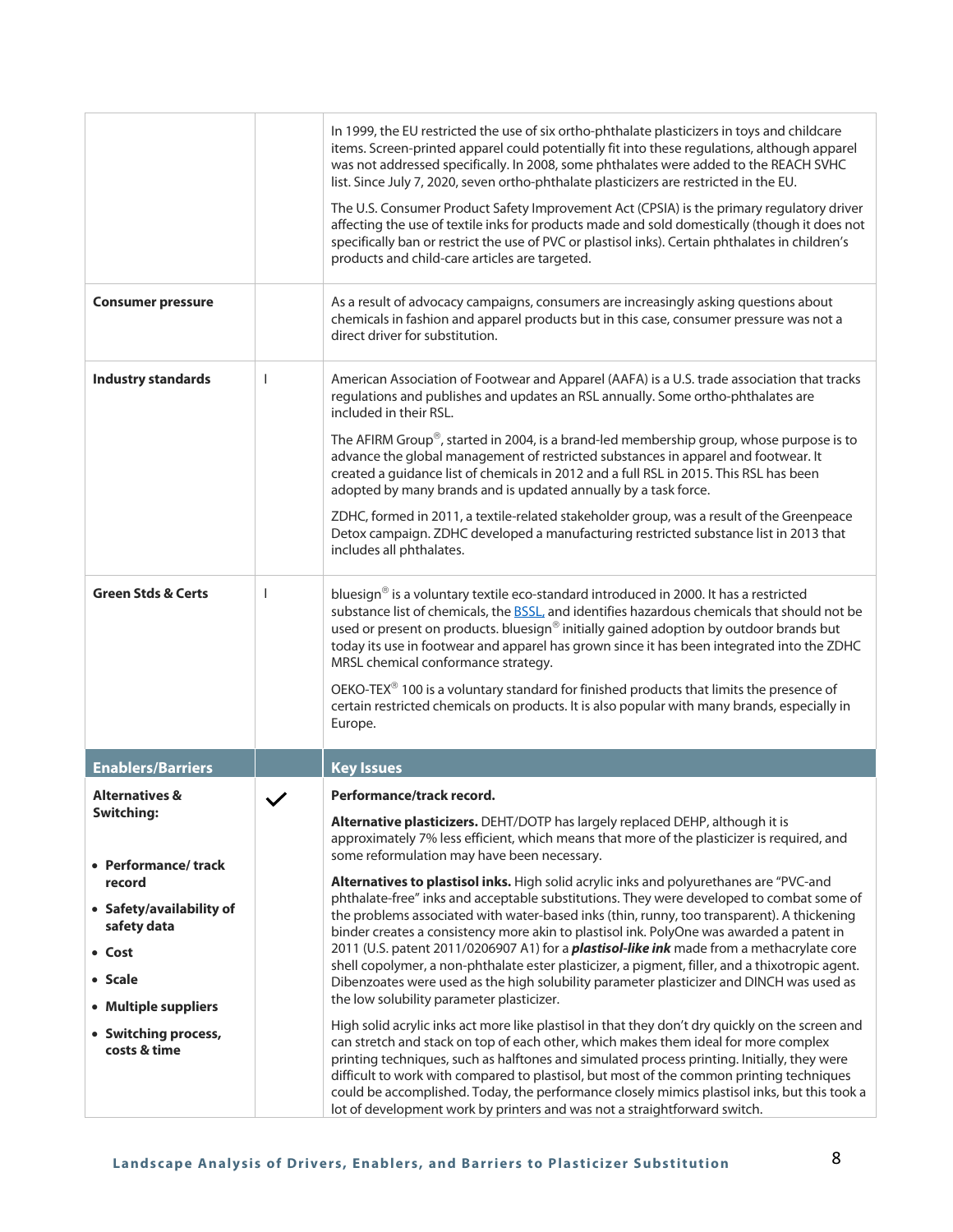|                     | Safety/availability of safety data. If a replacement chemical is not on an RSL, it is generally<br>acceptable for use. Some brands, such as Nike, conduct due diligence via hazard-screening<br>of alternatives, but this is not common. Apparel brands typically do not specify what<br>chemicals to use, but rather what not to use. Eco-standards and certifications, such as<br>bluesign <sup>®</sup> or OEKO-TEX <sup>®</sup> , are used by many brands and if a chemical or product is certified,<br>it is considered acceptable to use. |
|---------------------|------------------------------------------------------------------------------------------------------------------------------------------------------------------------------------------------------------------------------------------------------------------------------------------------------------------------------------------------------------------------------------------------------------------------------------------------------------------------------------------------------------------------------------------------|
|                     | <b>Cost.</b> Alternative plasticizers are slightly more expensive than DEHP.                                                                                                                                                                                                                                                                                                                                                                                                                                                                   |
|                     | High solid acrylic inks and polyurethanes are a little more costly than standard plastisol and<br>are substantially more expensive than other water-based inks, but they mimic plastisol inks<br>better than other water-based inks.                                                                                                                                                                                                                                                                                                           |
|                     | <b>Quantity/Scale/Multiple Suppliers.</b> No issues were identified with either type of<br>replacement.                                                                                                                                                                                                                                                                                                                                                                                                                                        |
|                     | <b>Switching process, costs, &amp; time.</b> The same equipment can be used with either type of<br>replacement; however, for alternatives to plastisol inks, extra effort is required by the screen<br>printer. These inks do not offer the same wet-on-wet print and bleed-blocking capabilities<br>as PVC inks and because water-based inks eventually dry on the screen, many printers have<br>two sets of screens that are rotated. As one set is used, the other is washed to remove<br>drying ink.                                       |
|                     | Another challenge was color variation on very fine mesh screens. Again, this was due to the<br>drying effects of the inks and clogging meshes. This was largely overcome by the rotating of<br>the two sets of screens.                                                                                                                                                                                                                                                                                                                        |
| <b>Transparency</b> | Apparel brands and even screen printers often do not know the specific plasticizers being<br>used in the inks that they use.                                                                                                                                                                                                                                                                                                                                                                                                                   |

For the U.S. and European markets, the switch to alternative plasticizers in plastisol ink, or a switch to non-plastisol inks, is considered to be fairly complete, especially in the EU where the softer feel of water-based inks is preferable to plastisol. Approximately 90% of the products and goods sold in Europe are printed with water-based prints. The substitution can be verified in most cases because many inks meet eco-standards that do not allow phthalates, and ink manufacturers test for the presence of phthalates. However, it is hard to identify and quantify if complete substitution has occurred for a few reasons:

- Screen printing is a highly fragmented sector. It is not possible to determine if all screen printing occurs with alternative plastisol or PVC and phthalate-free inks.
- A significant amount of production occurs in Asia where chemicals regulations are often not as strict, and enforcement may be lacking. However, for domestic and European manufacturing, this is not the case.
- The apparel industry manages chemicals by managing restricted lists. This means that they restrict chemicals (such as PVC and phthalates) rather than specify what chemicals can be chosen. Some brands have addressed this by restricting the use of plastisol ink entirely, which by its very nature means that phthalates are restricted as well. This strategy has been adopted by some, but not all, companies.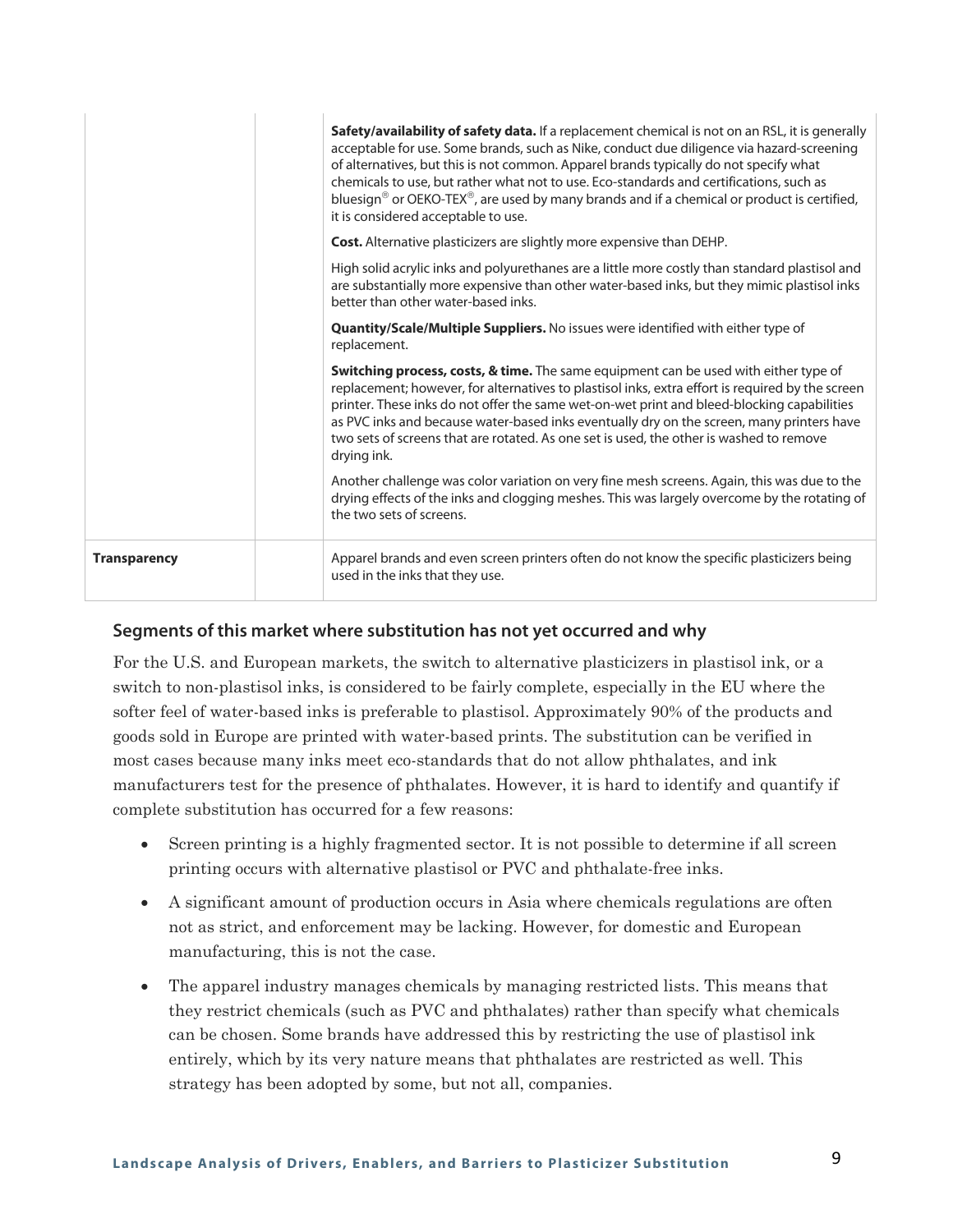#### **Conclusions – Why did substitution occur?**

Three main drivers led to the substitution of plasticizers in this case:

- **1. Brand action:** Brands are concerned about their reputation and therefore a move away from regulated phthalates and PVC entirely was one way to ensure their reputation remained intact. The same regulations that changed the makeup of plastisol inks motivated many industry-leading apparel companies to look for alternatives to plastisol altogether so as not to potentially tarnish their reputation.
- **2. Regulations:** The move away from a plastisol-dominant market has been gradual but decisive, with incentives and pressure coming predominantly from outside ink manufacturers and printers. The CPSIA caused major shifts in manufacturing requirements and, more recently, a move away from regulated phthalates. The U.S. regulations are specific to childcare products and toys and include "anything that aids sleep." Based on these criteria, manufacturers interpreted this to mean that screen printed children's apparel products should be free from regulated phthalates. In addition to U.S. regulations, the EU regulated some phthalates as SVHCs, and many brands try and avoid SVHC concern as much as possible.
- 3. **NGO pressure:** The most important NGO campaign targeting the apparel industry is the Greenpeace Detox campaign. As a result, ZDHC was formed to tackle hazardous chemicals in textile manufacturing. ZDHC, coupled with pressure from Greenpeace, catalyzed action to phase out of chemicals of concern. [ZDHC membership](https://www.roadmaptozero.com/impact-report#How-We-Started) includes 30 signatory brands, 101 value chain affiliates, and 19 associates.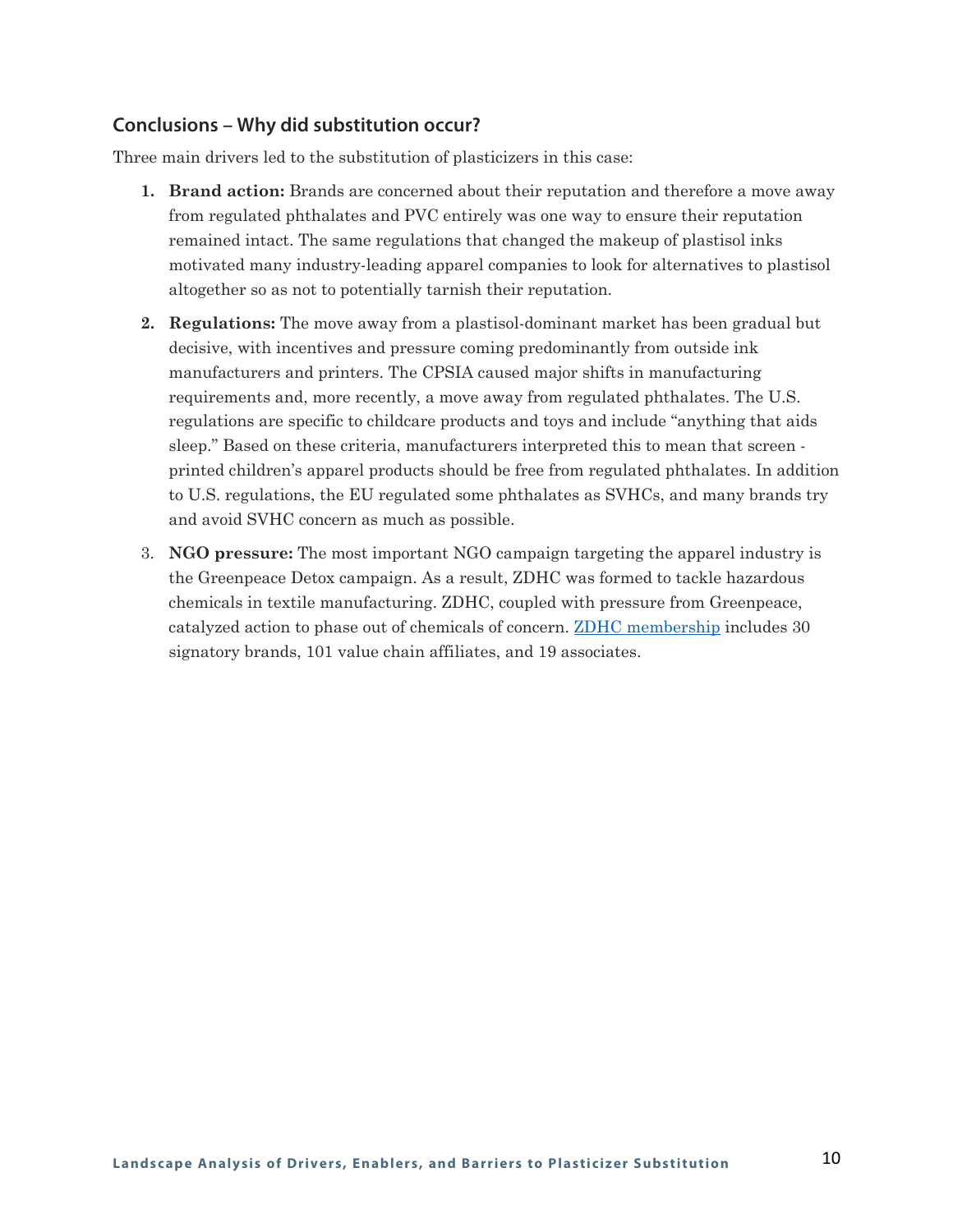## CASE STUDY ON INFLATABLE PVC TOYS

Brand image is critical in the toy industry, with iconic products, such as Barbie, often representing the brand. This is not the case in inflatable PVC toys, where no one brand or company dominates the market. Therefore, well-known brands are not needed to drive a lot of volume. Inflatable children's toys are sold in big-box retailers such as Target, Walmart, and others, but generally not by well-known toy companies. Nonetheless, corporate brand image does remain important and even specific inflatables brands can be recognized by visual cues.

#### **Product description**

Inflatable PVC products are manufactured through the calendaring of PVC resin in combination with plasticizers and dyes. Thin, PVC sheets are cut, and RF welded together to form airtight seals that allow toys and other merchandise to take form through inflation. These products are intended to be used in a wide variety of applications, including airbeds, boats, pool floats, children's ball pits, and so forth.

Scalability and consistency are very important to many inflatable toy manufacturers because often the same PVC sheet is used for entirely different products, such as an adult airbed or a child's inflatable toy. As a result, the same plasticizer is typically used regardless of the product application.

#### **Types of plasticizers used historically**

DEHP was used historically as the primary plasticizer for inflatable PVC toys. For some companies, this was replaced as early as 1999 with dioctyl terephthalate (DEHT/DOTP) because the two plasticizers are similar in cost and performance and because DEHT/DOTP was readily available in the market. In addition to DEHT/DOTP, DINCH and ATBC are used.

#### **Analysis of drivers and barriers**

**Table Key:**

**=** Driver or enabler was a factor, **I =** Driver or enabler was an indirect factor

| <b>Drivers</b>      | <b>Factor   Key Developments</b>                                                                                                        |
|---------------------|-----------------------------------------------------------------------------------------------------------------------------------------|
| <b>Brand action</b> | Some toy companies replaced DEHP as early as 1999 because of increasing NGO attention and<br>some regulatory pressure from the EU.      |
|                     | Many toy companies sell globally and to minimize company risk, would replace a chemical<br>across all products if it was being watched. |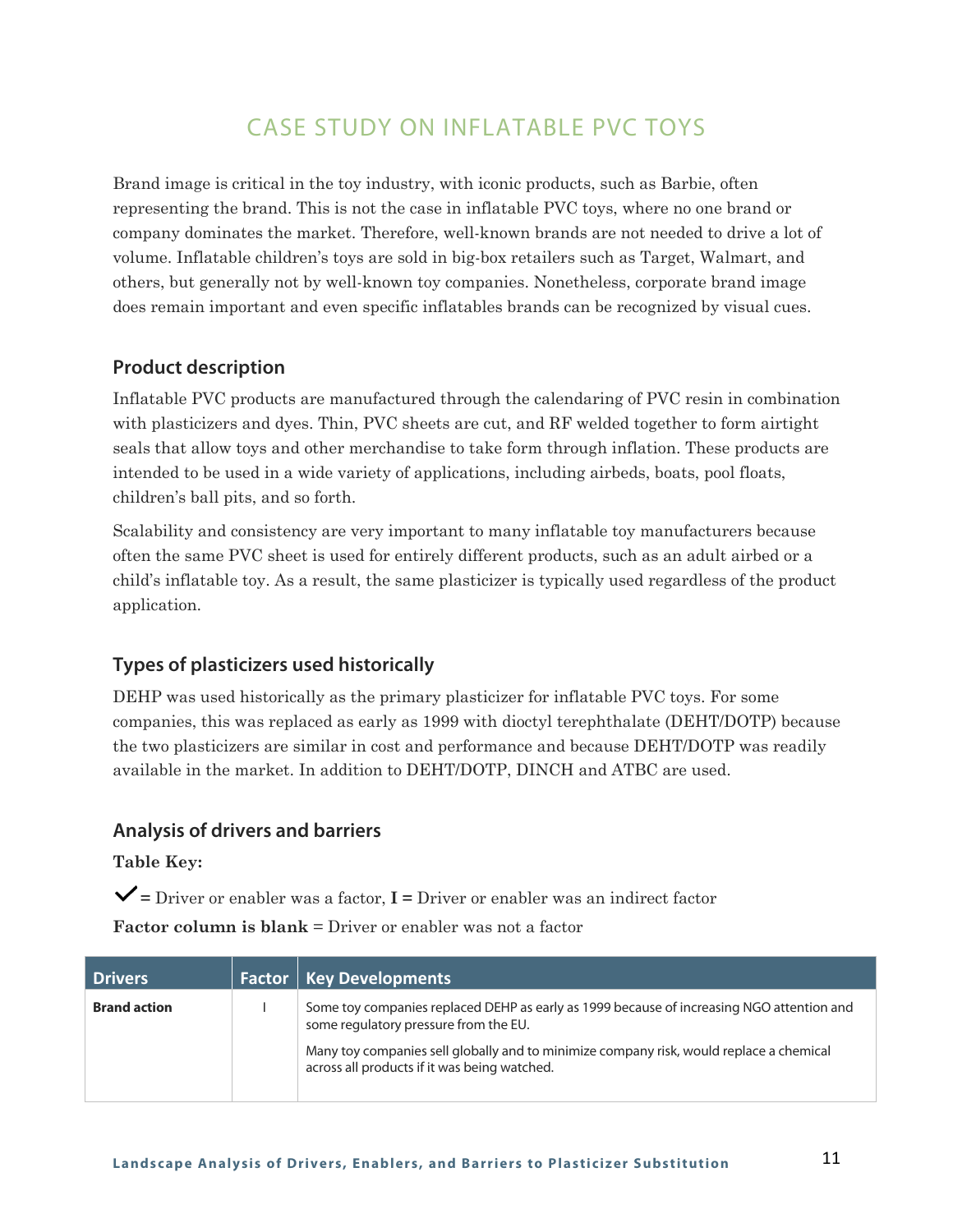|                                                                           |              | To minimize company risk, some toy companies specify what plasticizers to use and restrict and<br>often designate to suppliers where to purchase chemicals (i.e., name the chemical company).                                                                                                                                                                                                                                                                                                                                  |
|---------------------------------------------------------------------------|--------------|--------------------------------------------------------------------------------------------------------------------------------------------------------------------------------------------------------------------------------------------------------------------------------------------------------------------------------------------------------------------------------------------------------------------------------------------------------------------------------------------------------------------------------|
| <b>NGO pressure</b>                                                       |              | Greenpeace started a campaign against PVC in the mid-1990s, with phthalates and toys being a<br>major focus.                                                                                                                                                                                                                                                                                                                                                                                                                   |
|                                                                           |              | NGO pressure dropped off because the substitution of DEHP with a safer alternative in this<br>product category occurred as early as 2005.                                                                                                                                                                                                                                                                                                                                                                                      |
| <b>Retailer action</b>                                                    | ı            | To meet the requirements of the CPSIA regulations and avoid reputational risks, some ortho-<br>phthalates are on retailer RSLs, particularly for children's products.                                                                                                                                                                                                                                                                                                                                                          |
|                                                                           |              | Retailers in countries outside of the EU have adopted standards modeled after EU 2005/84/EC<br>(see below). Retailers expect their suppliers to meet all regulations.                                                                                                                                                                                                                                                                                                                                                          |
| <b>Regulations/Other</b><br>government action                             |              | In 1999, the EU introduced a temporary phthalate restriction on six phthalates, which was<br>implemented as a permanent restriction in 2005 by Directive 2005/84/EC. This Directive was<br>transferred into Annex XVII, 51 and 52 of REACH (Regulation (EC) 1907/2006) and prohibits the<br>use of certain phthalates in the manufacturing of toys and childcare articles. The phthalate<br>restrictions in Annex XVII where extended to cover seven phthalates in 2018 (Reg (EU)<br>2018/2005), effective since July 7, 2020. |
|                                                                           |              | The CSPC's 2008 restrictions restrict phthalates in children's toys and childcare articles.                                                                                                                                                                                                                                                                                                                                                                                                                                    |
|                                                                           |              | These regulations catalyzed the phase-out of DEHP in this product type.                                                                                                                                                                                                                                                                                                                                                                                                                                                        |
| <b>Consumer pressure</b>                                                  | $\mathbf{I}$ | While consumers were beginning to question major brands and retailers about the use of<br>phthalates in toys by the end of the 1990s and some companies were labeling their toys as<br>phthalate-free, consumer pressure was not a significant reason for substitution in this product<br>category. This may be due to the following: inflatables are not made by known<br>companies/brands, and the substitution was already complete before increasing awareness<br>around this issue in the mid-2000s.                      |
| <b>Industry standards</b>                                                 |              | American Society for Testing and Materials (ASTM) F963 is a voluntary toy safety standard that<br>included the ortho-phthalate regulation that became mandatory in 2009. Its importance in<br>motivating substitution increased after regulations were passed.                                                                                                                                                                                                                                                                 |
| <b>Green Stds &amp; Certs</b>                                             |              | DEHT/DOTP is listed in CleanGredients for two commercial brands as a safer alternative<br>plasticizer.                                                                                                                                                                                                                                                                                                                                                                                                                         |
| <b>Circular economy</b>                                                   |              |                                                                                                                                                                                                                                                                                                                                                                                                                                                                                                                                |
| <b>Enablers</b>                                                           |              | <b>Key Issues</b>                                                                                                                                                                                                                                                                                                                                                                                                                                                                                                              |
| <b>Alternatives &amp;</b><br>Switching:                                   |              | Performance. DEHT/DOTP is not a regulated or restricted chemical in this product category,<br>which is a key reason for using it. From a manufacturing standpoint, the switch to DEHT/DOTP<br>was fairly seamless, offering no additional challenges. It offered the required performance, i.e.,<br>airtight, and had the same consistency as DEHP.                                                                                                                                                                            |
| • Performance/<br>track record<br>• Safety/availability<br>of safety data | <b>I</b>     | Safety/Safety data. Most toy manufacturers relied on their chemical suppliers to conduct the<br>necessary risk assessment and toxicological studies. No additional data were requested. It<br>should be noted that Eastman Chemical Company manufactures DOTP and was instrumental in<br>the substitution by providing technical support to manufacturers.                                                                                                                                                                     |
| • Cost                                                                    |              | Cost. Product cost initially increased because the cost of DEHT/DOTP was slightly higher and<br>new supply networks had to be established.                                                                                                                                                                                                                                                                                                                                                                                     |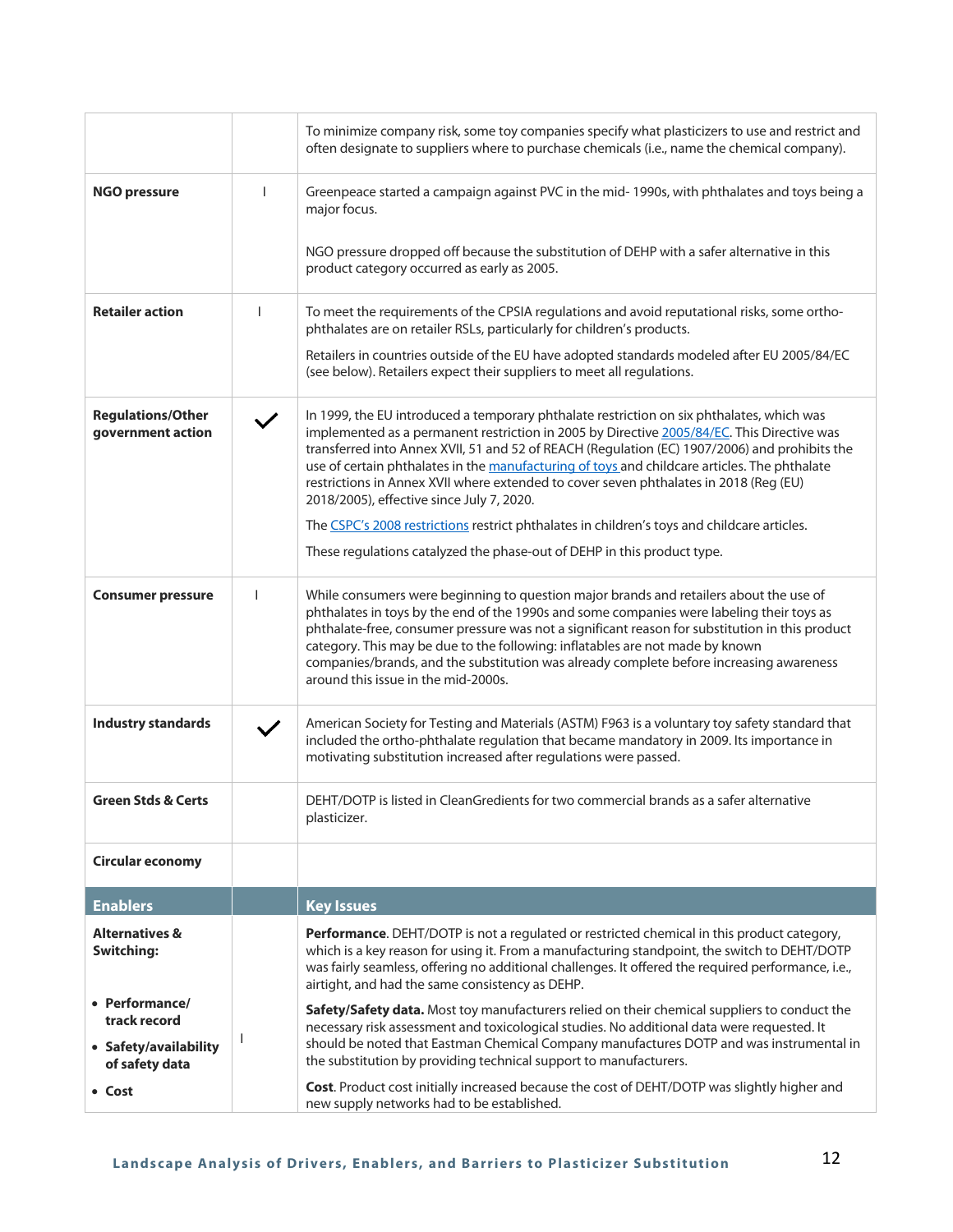| • Scale<br>• Multiple suppliers      | <b>Scale.</b> DEHT/DOTP has been available for 40 years and therefore scaling was not an issue. This<br>application is a small part of the plasticizer market, and several suppliers manufacture<br>DEHT/DOTP.                                                                                                           |
|--------------------------------------|--------------------------------------------------------------------------------------------------------------------------------------------------------------------------------------------------------------------------------------------------------------------------------------------------------------------------|
| • Switching process,<br>costs & time | <b>Switching Process.</b> There were significant resources dedicated to trial production and testing to<br>ensure that the required performance attributes were met. This included the ability of the<br>product to hold air without breaking.<br>Scale and increased efficiencies have improved, thus stabilizing cost. |
| <b>Transparency</b>                  | Full transparency of the formulation was available.                                                                                                                                                                                                                                                                      |

In the U.S. used elsewhere, phthalate substitution in this product class is widespread as the CPSIA regulation bans specific ortho-phthalates in specific product categories including children's toys.

There may be instances when smaller non-branded factories sell some items on an original equipment manufacturer (OEM) basis. Those items would most likely not make their way into major retailers; however, they could enter the distribution network through online sales and regional shops. For PVC inflatable toys manufactured in Asia, DEHP is still the most important plasticizer, with products likely targeted towards an internal market given the regulations in the EU.

#### **Conclusions – Why did substitution occur?**

There were two main reasons for substitution:

- 1. **Regulations**. The main drivers toward successful substitution were the EU and CPSIA phthalate regulations, given that they were specific to children's toys. The EU market had taken the first step towards regulating phthalates in toys at the end of the 1990s and the U.S. followed suit several years after. Several U.S. states also issued policies on chemicals in children's products in the mid-2000s. Global manufacturers found it necessary to adapt global production to meet these standards to maintain competitive scale.
- 2. **Brand image and risk**. While inflatables manufacturers are not recognized as iconic brands, as manufacturers of children's products, brand reputation, including consumer safety concerns are important motivators for action.

Some toy manufacturers phased out ortho-phthalates well before the European and U.S. regulations were finalized and before the ASTM toy standard became mandatory. This was mainly done to reduce company risk and perhaps simplify supply chains. It can take up to 18 months to transition towards new formulations and getting a head start on "watch" chemicals is a strategy adopted by many companies in an effort to proactively manage company risk.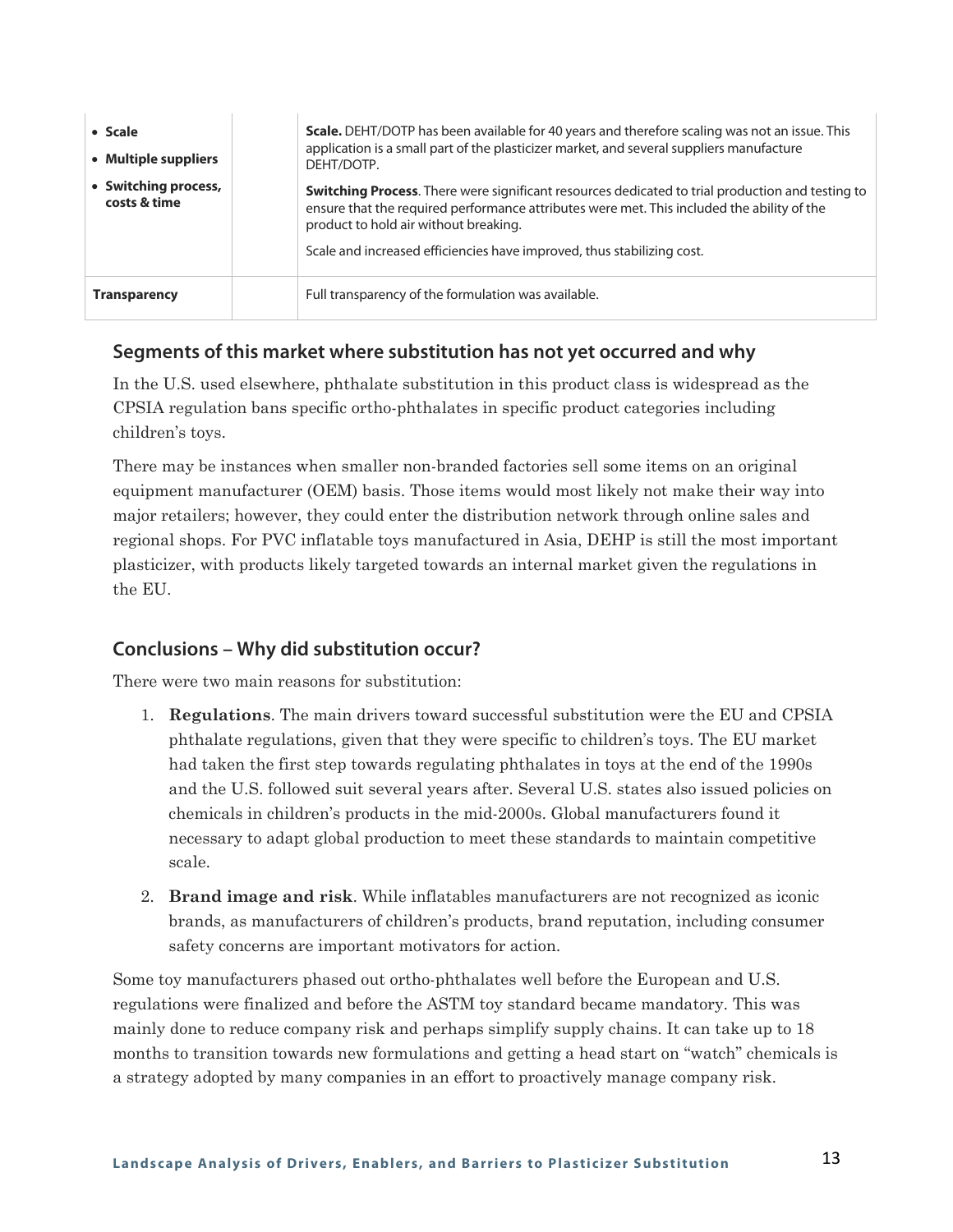## CASE STUDY ON GARDEN HOSES

#### **Product description**

Garden hoses are typically made from rubber or soft plastic, usually PVC. The exterior is smooth, and the interior is often reinforced with an internal network of fibers to provide toughness, reinforcement, and strength.

PVC garden hoses are made with multiple layers of PVC. The PVC pellets, which contain a plasticizer and other additives are mixed with pigments and then homogenized, melted, and extruded to form a tube that is cooled in a water bath. It is then cut to the desired length.

Garden hoses are designed to be flexible and smooth to facilitate pulling them past obstacles such as trees, posts, and steps. They must also be tough enough to withstand being stepped on, run over by a vehicle, or scraped against outside obstacles without causing leakage and damage. In addition, they must be able to survive a range of temperatures from -30F to 120F and resist sunlight and biodegradation.

Some garden hoses are designed to carry potable water, and these are typically made from materials that have been tested and shown not to leach harmful materials into the drinking water. If a garden hose is NSF/ANSI 61 or NSF/ANSI 372 certified, it means the product meets certain safety standards to be used for drinking water.

#### **Types of plasticizers used historically**

The specific plasticizer that is used in garden hoses depends on the product manufacturer and it may depend on the location in which the product is made.

Approximately 20 years ago almost all PVC garden hoses were made with DEHP, given its excellent plasticizer performance and cost. However, about 10 years ago, there were concerns from the media and NGO's that people, especially children, may be drinking out of garden hoses. This led to a new certification called NSF drinking water safe that tested for the presence of many chemicals, including phthalates and metals.

Today, some U.S. manufacturers have transitioned away from DEHP to either DEHT/DOTP or DPHP*,* given that the cost and plasticizer performance are very similar to DEHP.

#### **Analysis of drivers and barriers**

#### **Table Key:**

**=** Driver or enabler was a factor. **I =** Driver or enabler was an indirect factor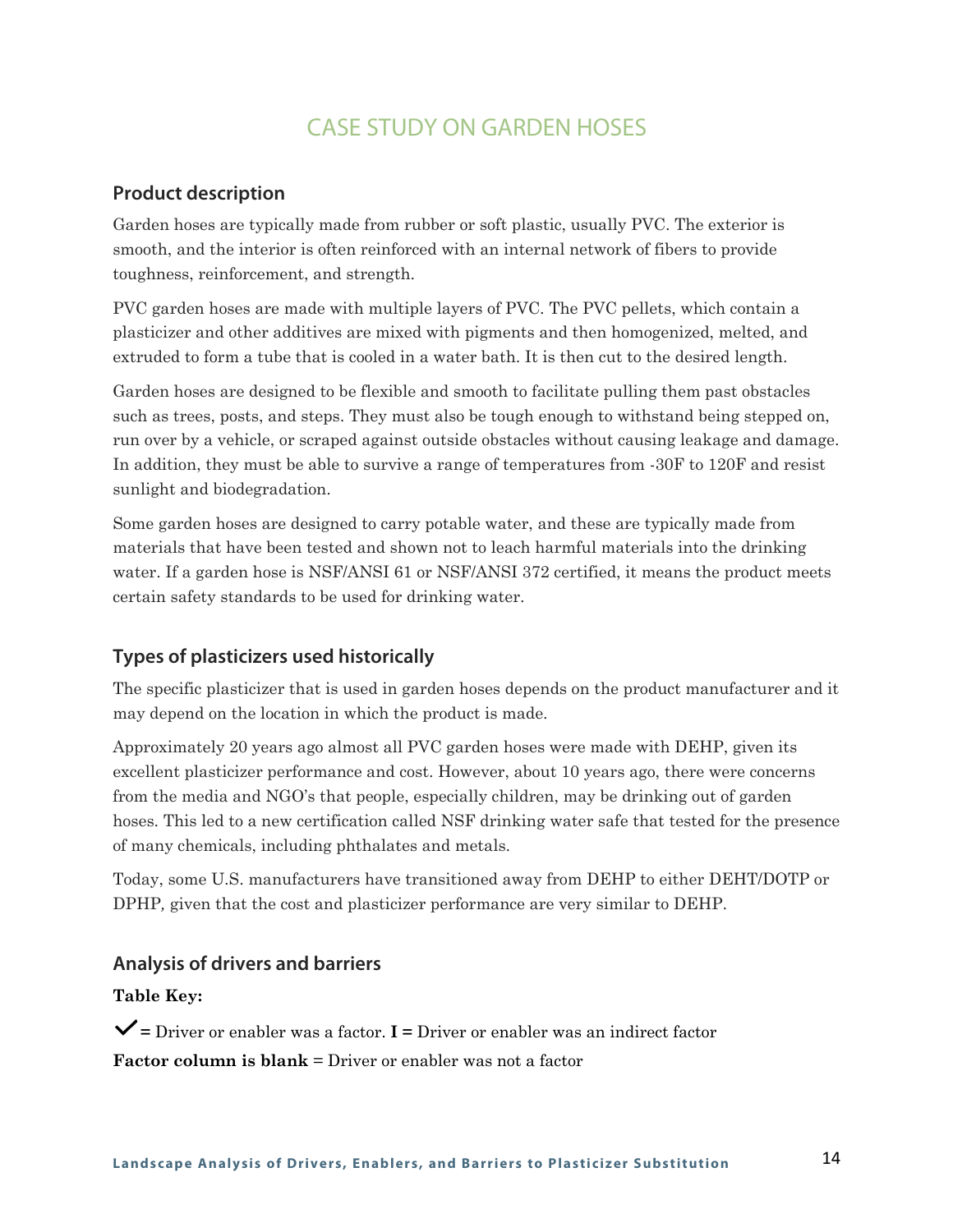| <b>Drivers</b>                                 | <b>Factor</b> | <b>Key Developments</b>                                                                                                                                                                                                                                                                                                                                                                                                                                                                                                                                                                               |
|------------------------------------------------|---------------|-------------------------------------------------------------------------------------------------------------------------------------------------------------------------------------------------------------------------------------------------------------------------------------------------------------------------------------------------------------------------------------------------------------------------------------------------------------------------------------------------------------------------------------------------------------------------------------------------------|
| <b>Brand culture &amp;</b><br>action           |               | Garden hoses are not dominated by one brand, and brand recognition is not required to drive a<br>lot of volume.                                                                                                                                                                                                                                                                                                                                                                                                                                                                                       |
|                                                |               | In 2014, Teknor Apex, both a manufacturer and brand, moved away from DEHP to reduce brand<br>risk given ongoing consumer awareness about phthalate exposure.                                                                                                                                                                                                                                                                                                                                                                                                                                          |
| <b>NGO pressure</b>                            | п             | The Ecology Center published 3 reports on chemicals in garden hoses, including reports in 2012<br>and 2013 that tested 90 garden hoses.                                                                                                                                                                                                                                                                                                                                                                                                                                                               |
|                                                |               | The 2016 report tested 32 different garden hoses purchased from big-box retailers. Several<br>product names were included. Of these, 24 were PVC, five were polyurethane, one was rubber,<br>and two were other polymers. Ten were labeled drinking water safe. Results showed that PVC<br>hoses frequently contained lead, bromine, antimony, and phthalates. Phthalates were found in<br>75% of PVC hoses. Phthalates included DIBP, DBP, DEHP, DINP, B2PHP, DIDP, DNUP (phthalates<br>were not found in drinking water safe garden hoses). DEHT/DOTP and TOTM were also found in<br>several hoses. |
| <b>Retailer action</b>                         | п             | Most retailers that sell garden hoses have not requested that they be free from phthalates<br>despite the Ecology Center reports.                                                                                                                                                                                                                                                                                                                                                                                                                                                                     |
|                                                |               | In addition, these products are not specifically called out by the Mind the Store campaign.                                                                                                                                                                                                                                                                                                                                                                                                                                                                                                           |
| <b>Regulations/Other</b><br>government action  | П             | California's Prop 65 may have been a factor in transitioning away from DEHP for some<br>manufacturers so that Prop 65 product labeling could be avoided.                                                                                                                                                                                                                                                                                                                                                                                                                                              |
|                                                |               | Other phthalate regulations are not applicable to garden hoses and hence this is not a big driver<br>for change.                                                                                                                                                                                                                                                                                                                                                                                                                                                                                      |
| <b>Consumer pressure</b>                       | N/A           | Consumers are gaining awareness that some phthalates pose a risk to human health although it<br>is not clear if consumers associate garden hoses with phthalates.                                                                                                                                                                                                                                                                                                                                                                                                                                     |
|                                                |               | Purchasing decisions for garden hoses may be driven by performance and cost rather than<br>brand loyalty and safety.                                                                                                                                                                                                                                                                                                                                                                                                                                                                                  |
|                                                |               | Consumers tend to associate "chemicals" with personal care, household cleaning products, and<br>cosmetics rather than plastic hoses.                                                                                                                                                                                                                                                                                                                                                                                                                                                                  |
| <b>Industry standards</b>                      | N/A           | NSF Drinking water safe which tests for the presence of several priority chemicals.                                                                                                                                                                                                                                                                                                                                                                                                                                                                                                                   |
| <b>Green Stds &amp; Certs</b>                  | N/A           |                                                                                                                                                                                                                                                                                                                                                                                                                                                                                                                                                                                                       |
| <b>Circular economy</b>                        | N/A           |                                                                                                                                                                                                                                                                                                                                                                                                                                                                                                                                                                                                       |
| <b>Enablers/Barriers</b>                       |               | <b>Key Issues</b>                                                                                                                                                                                                                                                                                                                                                                                                                                                                                                                                                                                     |
| <b>Alternatives &amp;</b><br><b>Switching:</b> |               | Performance/track record. For Teknor Apex, there was a track record of acceptable<br>performance of alternatives (DEHT/DOTP and DPHP). Minimal reformulation was required.                                                                                                                                                                                                                                                                                                                                                                                                                            |
| • Performance/<br>track record                 |               | Safety/availability of safety data. DEHT/DOTP is not listed under Prop 65 and the safety data<br>that is available is adequate, even though there is much more history with DEHP. Teknor Apex<br>selected non-phthalate plasticizers that were already used in other product categories such as<br>toys, for which toxicological studies existed and showed no risk for their applications.                                                                                                                                                                                                           |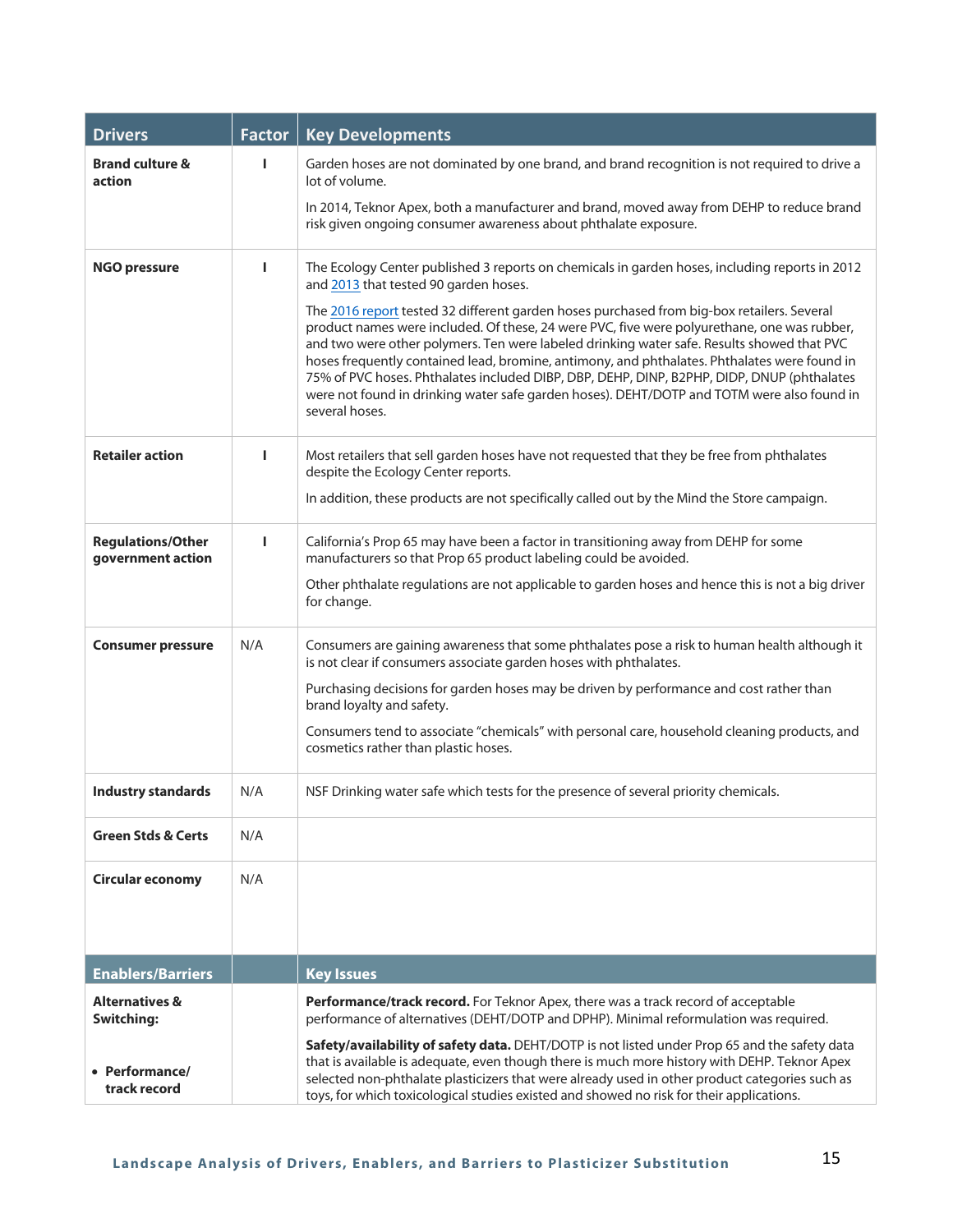| • Safety/availability<br>of safety data                      | <b>Cost.</b> As the demand and use of DEHP continues to decline and the demand of DEHT/DOTP<br>continues to rise, the difference in cost between the two chemicals is almost negligible.                                                        |
|--------------------------------------------------------------|-------------------------------------------------------------------------------------------------------------------------------------------------------------------------------------------------------------------------------------------------|
| • Cost                                                       | <b>Quantity/Scale/Multiple Suppliers.</b> Producers scaled up quantities of DEHT/DOTP for use in<br>toys and children's products and therefore scaling was not an issue.                                                                        |
| • Scale                                                      | Switching process, costs & time. For at least one manufacturer, Teknor Apex which sells                                                                                                                                                         |
| • Multiple suppliers<br>• Switching process,<br>costs & time | branded garden hoses, all of the processing (i.e., compounding) is done in-house, and the<br>company verified that no new equipment was needed to produce garden hoses with new<br>plasticizers. Some reformulation was required in some cases. |
| <b>Transparency</b>                                          | Companies that manufacture and sell branded products have access to ingredient information,<br>though retailers may not have this information.                                                                                                  |

Based on the 2016 report by Ecology, it appears that a little more than 25% of the market has made the substitution. However, this figure may be higher given that "drinking water safe" hoses do not contain regulated phthalates and many garden hoses are also made from polymers other than PVC.

#### **Conclusions – Why did substitution NOT occur?**

It appears that substitution has not occurred because there are insufficient drivers in place, even though the Ecology reports raise concerns. As there are no strong regulatory drivers and no specific campaign that targets PVC hoses, there is little incentive for brands to protect their reputation. Further, as there is no strong "brand" in the garden hose product area, the brand reputation concern is minimal.

Alternative plasticizers to regulated phthalates do exist and are feasible, as shown by the substitutions by Teknor Apex.

Other barriers to substitution may include the following:

- **Incumbency**. Much of the garden hose production is in Asia, where there is a long history of DEHP use, given its low cost and effectiveness. Since DEHP-plasticized PVC garden hoses are not under significant consumer pressure or regulation, there is little incentive to switch either plasticizer or polymer. Additionally, manufacturers may not have much power over reformulation as they are often not manufacturing the hose material but rather purchasing long lengths of spool from China that are cut to length and fitted with special fittings and sold as consumer garden hoses.
- **Safety**. There is limited concern for safety. Some manufacturers believe that DEHP is safe to use in garden hoses given that it is not regulated in this product category.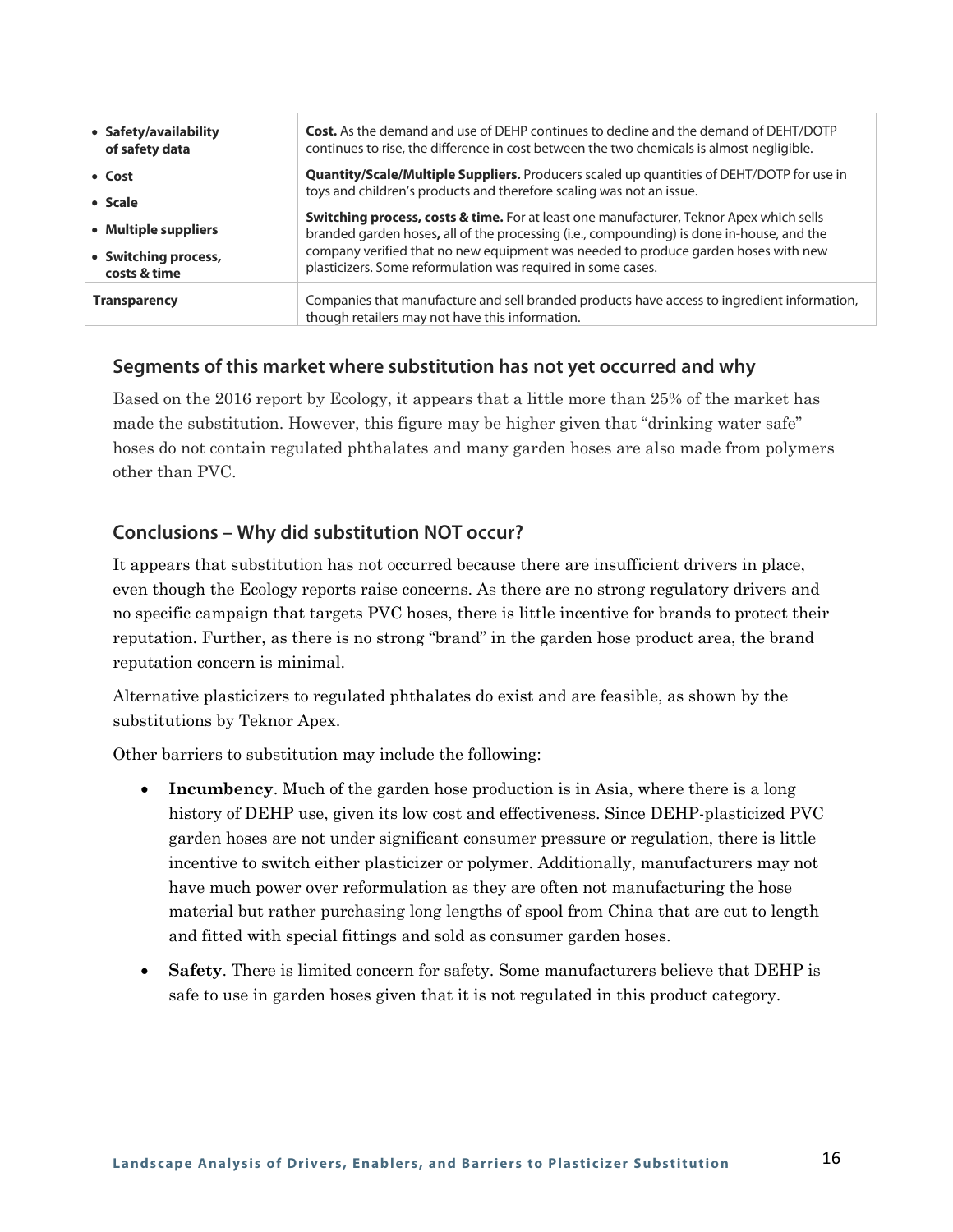## CASE STUDY ON IV FLUID DELIVERY PRODUCTS

#### **Overview**

For IV fluid delivery products (FDPs), in some instances, drivers have led to the successful substitution of phthalates with alternatives. This includes a powerful, far-reaching NGO campaign and the public commitment of leading hospitals to phasing out IV FDPs made from DEHP and PVC. Yet, in nearly 20 years, the product category has only reached between 30 and 35% substitution, according to GHX data2.

#### **Product description**

Intravenous therapy delivers fluids (electrolytes, colloids, and blood) directly into a vein through injections or infusions using IV FDPs and accessories such as tubing, needles, and others. The fluid, which must be safe, clean, and sterile, is stored in an IV FDP.

The four main U.S. companies that make IV FDPs3 are Baxter, ICU Medical, Fresenius Kabi, and B. Braun. The products must be made in an FDA-approved facility, which may take years to complete given the high degree of complexity associated with manufacturing medical devices. The plastic resin is blended, melted, and extruded into sheets that are fabricated into the FDP, IV fluid is added, and the bag is sealed. It is then sterilized, packed, distributed, and stored. Numerous quality assurance checks are completed before shipment.

Performance is critically important for FDPs. They should be visually clear, transparent, soft, and flexible to prevent kinking. They must be sterilized with steam and radiation, be biocompatible, and appropriate for the application in question. Because FDPs may be stored for many weeks or months prior to use, they must be able to withstand storage conditions, prevent leaching, and ensure the solution remains clean and safe for administration.

FDPs are purchased by large hospitals and/or Group Purchasing Organizations (GPOs) that effectively negotiate prices based on scale. Based on the purchased volume, they are inexpensive devices generally used only once before disposal. They are often used by clinicians, doctors, nurses, and other medical personnel in life and death situations, where ease of use is crucial.

<sup>&</sup>lt;sup>2</sup> GHX is a global healthcare exchange and data automation company. It maximizes industry savings using cloud-based supply chain technology exchange platform, solutions, analytics, and services.

<sup>&</sup>lt;sup>3</sup> FDPs come in different sizes, but typically large volume products carry 250 – 1000 ml of solution and small products carry 25 to 150 ml solution. In addition to IV FDPs there are irrigation bags that are used to clean and irrigate wounds, which are typically 2 to 5 liters in size.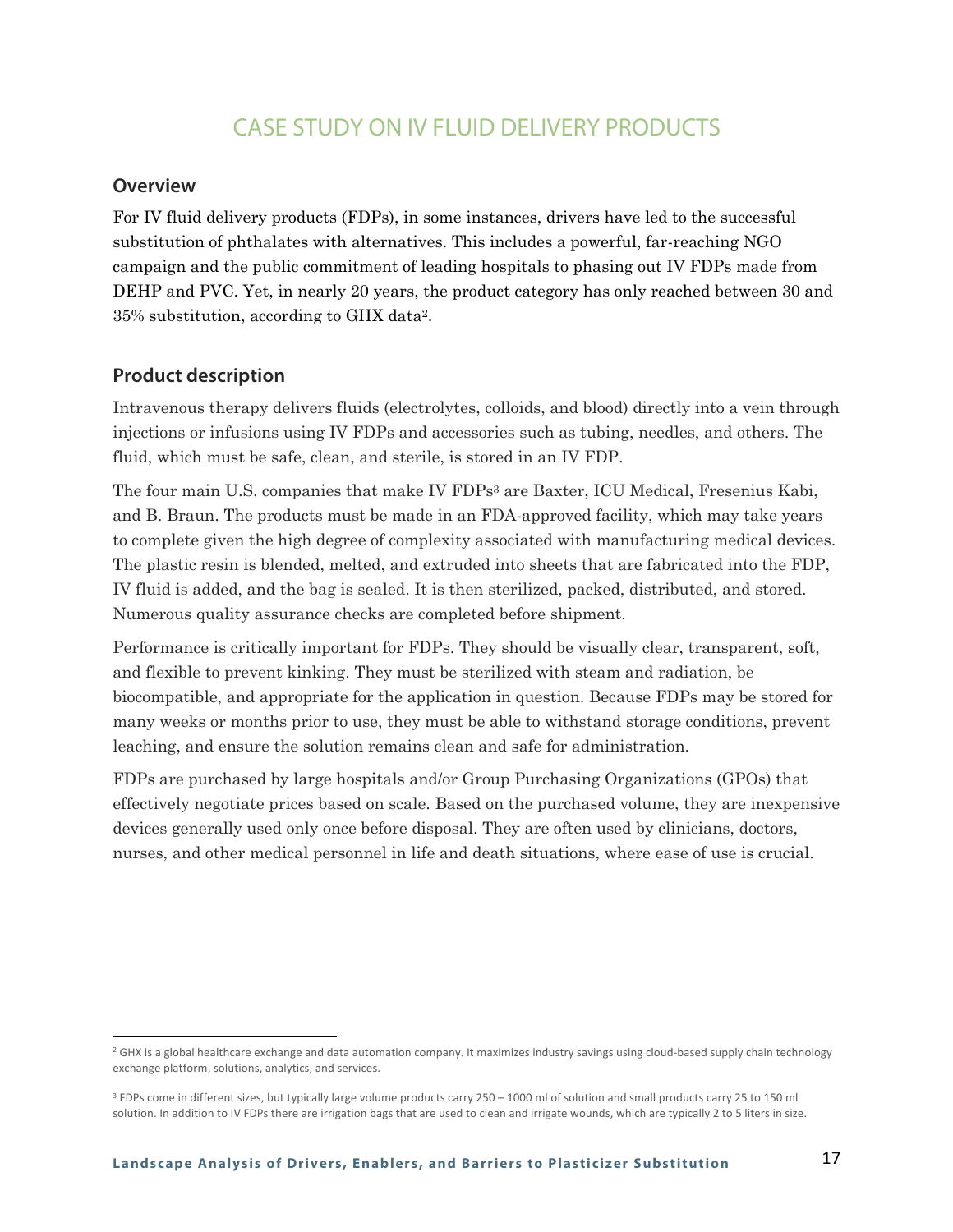#### **Types of plasticizers used historically**

Very early FDPs were made from glass with a rubber stopper and tubing, and a steel cannula. In the early 1970s, glass was replaced with an FDA approved bag made from PVC and DEHP.

#### **Types of plasticizers used in PVC that replace DEHP**

There are replacements to PVC and DEHP. The two main approaches are:

- 1. Use PVC but replace the DEHP with another plasticizer such as terephthalates, carboxylates, adipates, citrates, and trimellitates. DEHT/DOTP, DINCH, DOA, ATBC, TOTM, and polyester (polyadipate) are options. Substitute phthalate plasticizers, such as DINP, are also used.
- 2. Eliminate PVC and DEHP and replace it with a different polymer system such as polypropylene, polyethylene, or other types of plastics that do not require a plasticizer.

#### **Analysis of drivers and barriers**

**Table Key:**

 $\checkmark$  = Driver or enabler was a factor. **I** = Driver or enabler was an indirect factor

| <b>Drivers</b>                    | Factor | <b>Key Developments</b>                                                                                                                                                                                                                                                                                                                                                                                                                                                                                                                                                                                                                                                                                                                                                                                                                                                                                                                                                                                                                                                                                                                                                                                                                                                                                                                                              |
|-----------------------------------|--------|----------------------------------------------------------------------------------------------------------------------------------------------------------------------------------------------------------------------------------------------------------------------------------------------------------------------------------------------------------------------------------------------------------------------------------------------------------------------------------------------------------------------------------------------------------------------------------------------------------------------------------------------------------------------------------------------------------------------------------------------------------------------------------------------------------------------------------------------------------------------------------------------------------------------------------------------------------------------------------------------------------------------------------------------------------------------------------------------------------------------------------------------------------------------------------------------------------------------------------------------------------------------------------------------------------------------------------------------------------------------|
| <b>Brand culture &amp; action</b> |        | Typically, IV FDPs are not associated with a particular brand, but rather a medical device<br>manufacturer.<br>A patient (consumer) will not usually know who manufactures medical devices, and they will<br>likely not have a choice in the type of IV device that is used. This is entirely up to the hospital.<br>The assumption is that the equipment used in hospitals is safe and will not injure a patient.<br>Therefore, this driver is not relevant.                                                                                                                                                                                                                                                                                                                                                                                                                                                                                                                                                                                                                                                                                                                                                                                                                                                                                                        |
| <b>NGO pressure</b>               |        | Health Care Without Harm (HCWH), a global NGO, started a campaign in the late 1990s<br>targeting hazardous chemicals used in hospital settings, including IV FDPs made from PVC and<br>DEHP. They met with manufacturers to identify alternatives and encouraged hospitals to switch<br>due to the risk of DEHP, especially for certain populations, such as infants in the NICU. The<br>campaign has reduced its pressure on hospitals to replace DEHP/PVC FDPs in recent years.<br>However, HCWH continues to be a valuable resource for health care providers and has a section<br>on their website about PVC and phthalates that shows potential health concerns. A list of<br>alternatives is also provided, although the list may be out of date. Their communication<br>specifically mentions "PVC IV bags and tubing".<br>HCWH encourages hospitals to "take action to reduce PVC and DEHP" by enrolling in the<br>Healthier Hospitals Initiative Safer Chemicals Challenge or joining Practice Greenhealth, and<br>both initiatives encourage PVC elimination. The PVC medical products that HCWH suggests<br>replacing are: 1. breast pumps and accessories, 2. enteral nutrition products, 3. enteral tubes, 4.<br>general urological, 5. gloves, 6. parenteral infusion devices and sets, 7. respiratory therapy<br>products, and 8. vascular catheters. |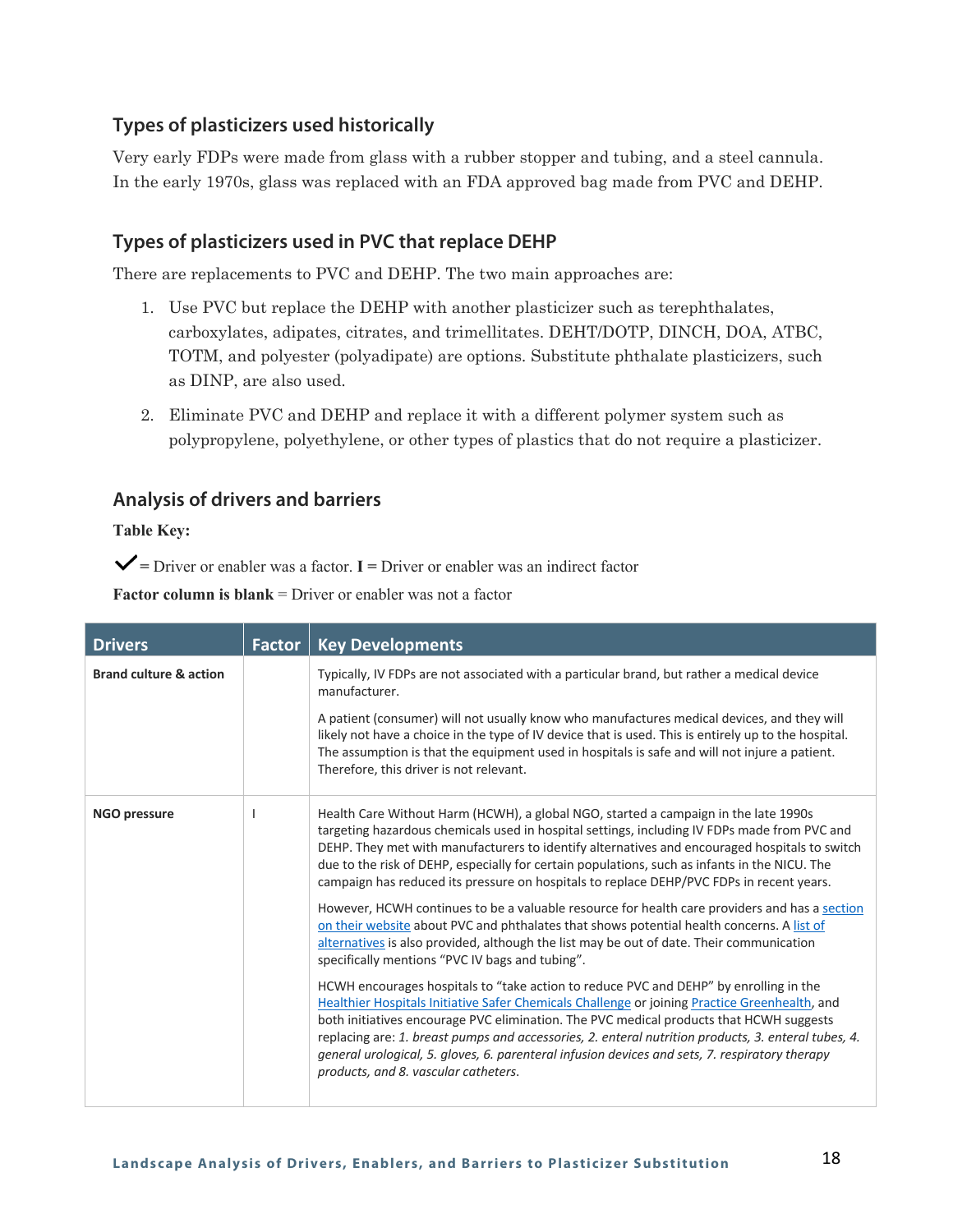| <b>Retailer</b><br>action/Hospitals/GPOs                                 |              | This driver is not applicable to this product category. However, it could be assumed that a<br>hospital can play the role of a retailer. In this case, many hospitals have taken action to find and<br>use alternatives. Reducing hazardous chemicals in hospitals would be part of their company<br>culture.<br>By 2006, Dignity Health completed the phase-out of PVC and DEHP IV FDPs and replaced them<br>with non-PVC alternatives manufactured by B. Braun. Dignity Health creates contractual<br>obligations with manufacturers to avoid chemicals of concern and uses goals and metrics to<br>measure progress and evaluate results. It is the 8th largest hospital provider in the U.S.<br>In 2012, Kaiser Permanente agreed to the phase-out of PVC/DEHP IV medical equipment. In<br>2011, the company purchased 9.2 million bags. |
|--------------------------------------------------------------------------|--------------|----------------------------------------------------------------------------------------------------------------------------------------------------------------------------------------------------------------------------------------------------------------------------------------------------------------------------------------------------------------------------------------------------------------------------------------------------------------------------------------------------------------------------------------------------------------------------------------------------------------------------------------------------------------------------------------------------------------------------------------------------------------------------------------------------------------------------------------------|
| <b>Regulations/Other</b><br>government action                            | L            | Medical equipment, including IV FDPs, is FDA-regulated. Those made from PVC and DEHP are<br>approved for use by the FDA, though the agency has raised concerns about chronic exposures to<br>some vulnerable populations.<br>In 2002, the FDA published a public health notification about the concern with DEHP released<br>from PVC used in medical devices. This led to additional impetus and action by some hospitals<br>such as Kaiser Permanente and Dignity health.<br>Although medical device manufacturers developed alternatives, some such as Baxter continue<br>to make PVC and DEHP IV FDPs.<br>To add additional complexity, some IV FDPs may have parts made with a different material,<br>while other parts may have continued to be made with plasticized PVC.                                                             |
| <b>Consumer pressure</b>                                                 | N/A          | IV FDPs are not consumer-facing products and consumers (patients) do not have any input into<br>the type of FDP that is used. Patients assume that medical devices are safe and may not be<br>aware of the issues with PVC/DEHP.                                                                                                                                                                                                                                                                                                                                                                                                                                                                                                                                                                                                             |
| Industry standards                                                       | N/A          |                                                                                                                                                                                                                                                                                                                                                                                                                                                                                                                                                                                                                                                                                                                                                                                                                                              |
| <b>Green Stds &amp; Certs</b>                                            | N/A          | Vizient, a group purchasing organization, (GPO) has an environmentally preferable purchasing<br>initiative (see fact sheet) on preferred sourcing of medical-surgical products and how to<br>purchase them. This includes a section on PVC/DEHP and suggests auditing the facility to<br>determine which purchased medical devices contain PVC/DEHP.                                                                                                                                                                                                                                                                                                                                                                                                                                                                                         |
| Circular economy                                                         | N/A          |                                                                                                                                                                                                                                                                                                                                                                                                                                                                                                                                                                                                                                                                                                                                                                                                                                              |
| <b>Enablers/Barriers</b>                                                 |              | <b>Key Issues</b>                                                                                                                                                                                                                                                                                                                                                                                                                                                                                                                                                                                                                                                                                                                                                                                                                            |
| <b>Alternatives &amp;</b><br>Switching:<br>• Performance/track<br>record | $\checkmark$ | Performance/track record. Alternatives to PVC and DEHP FDPs exist. B. Braun, Baxter<br>Healthcare, Cryovac, and others make IV FDPs from polymers other than PVC, thus eliminating<br>the need for DEHP. Other plasticizers including terephthalates, carboxylates, adipates, citrates,<br>and trimellitates. DEHT/DOTP, DINCH, DOA, ATBC, TOTM, and polyester (polyadipate) are the<br>primary alternatives to DEHP. Initial challenges with compatibility between the different<br>sections of the IV FDP occurred but this was eventually resolved by all manufacturers.                                                                                                                                                                                                                                                                  |
| • Safety/availability of<br>safety data<br>• Cost                        |              | Safety/availability of safety data. By far the most safety data are available for DEHP. As such,<br>some companies may believe that not enough data exists on different plasticizers to support a<br>change.<br>Companies assume that available alternatives have the necessary toxicity testing and FDA                                                                                                                                                                                                                                                                                                                                                                                                                                                                                                                                     |
| • Scale                                                                  |              | approvals because some have been on the market for over 30 years and some hospitals have<br>already transitioned over to them.                                                                                                                                                                                                                                                                                                                                                                                                                                                                                                                                                                                                                                                                                                               |
| • Multiple suppliers<br>• Switching process,<br>costs & time             |              | Cost. PVC and DEHP-free bags are more expensive to make than their PVC counterparts.<br>Hospital purchasers are very cost-conscious and are reluctant to pay more. Therefore, the                                                                                                                                                                                                                                                                                                                                                                                                                                                                                                                                                                                                                                                            |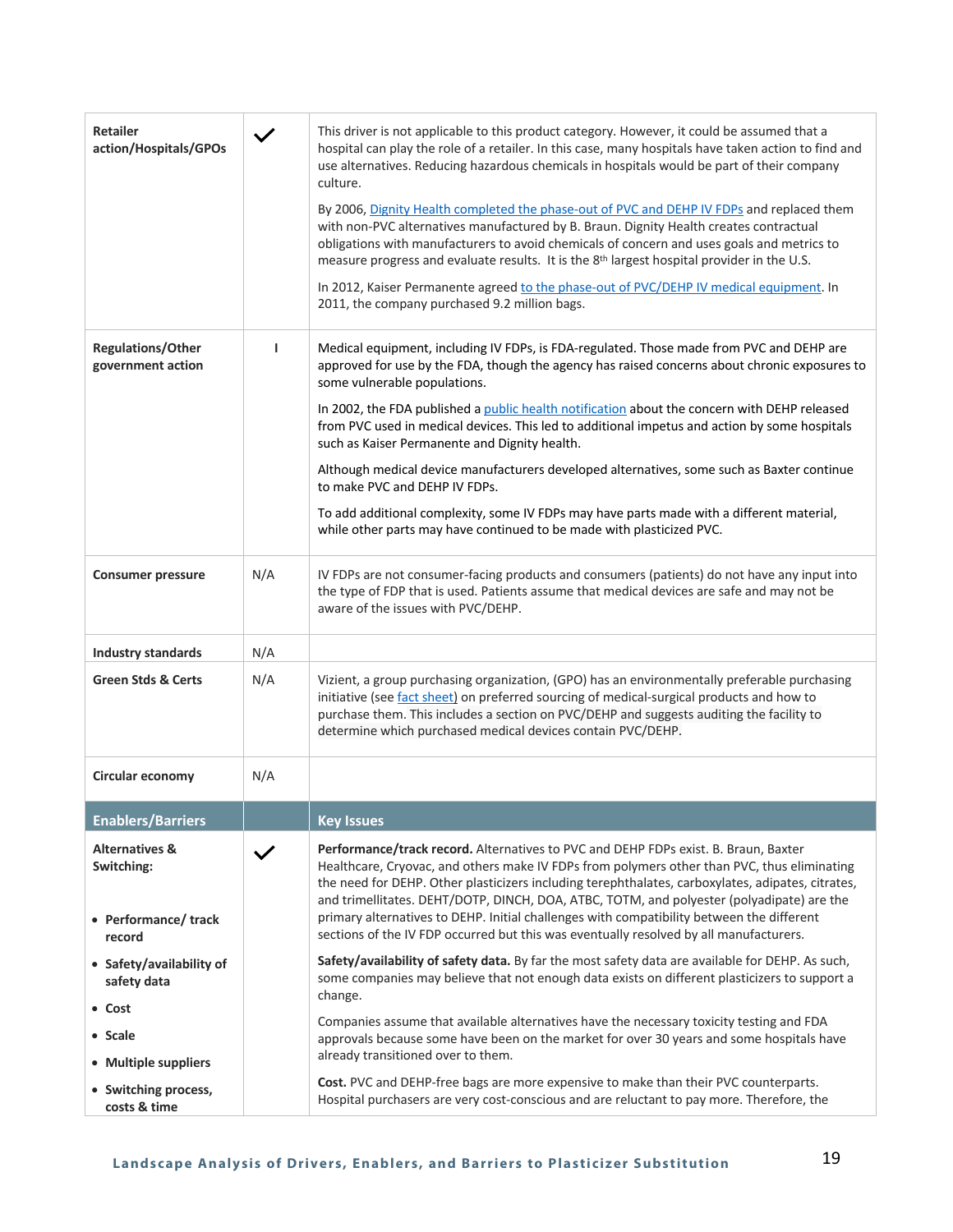|                     | manufacturers have reduced their margins so that costs remain similar. As such, cost should not<br>be a barrier to adoption.<br>Quantity/Scale/Multiple Suppliers. If all PVC and/or DEHP devices were replaced today, there<br>could be a capacity issue. Nonetheless, for one non-PVC/DEHP alternative, B. Braun has one<br>facility in the U.S. and is building another that will double their capacity. However, this could be<br>a few years away given the time it takes for FDA approval that is required for each facility that<br>manufactures medical equipment.<br>Switching process, costs, & time. For a manufacturer to switch to non-PVC materials, requires a<br>significant financial investment and time commitment to establish manufacturing. However, at<br>least two companies already produce PVC and DEHP-free IV FDPs, so this should not be a<br>problem except for new capacity coming online. |
|---------------------|---------------------------------------------------------------------------------------------------------------------------------------------------------------------------------------------------------------------------------------------------------------------------------------------------------------------------------------------------------------------------------------------------------------------------------------------------------------------------------------------------------------------------------------------------------------------------------------------------------------------------------------------------------------------------------------------------------------------------------------------------------------------------------------------------------------------------------------------------------------------------------------------------------------------------|
| <b>Transparency</b> | Manufacturers of IV FDPs fully disclose what chemicals are used.                                                                                                                                                                                                                                                                                                                                                                                                                                                                                                                                                                                                                                                                                                                                                                                                                                                          |

For the U.S. market, based on analysis of the product codes in the GHX system, up to 70 % of IV FDPs still contain PVC and DEHP. Many alternatives exist and there is some knowledge about exposure concerns with PVC and DEHP in medical devices.

#### **Why substitution has not occurred**

Hospitals that have successfully switched to alternatives have done so in a methodical way by communicating the problem, involving clinical staff, testing alternatives, and educating internal purchasers.

Given that there are some cost-neutral, readily available alternatives<sup>4</sup>, coupled with the HCWH initiative, it is hard to determine why the adoption rate is so low. The answer is likely multifactoral. A few possible explanations include:

- There is a long history of IV FDPs made from PVC and DEHP with extensive data supporting their use. With the FDA approval and no restriction, there is little incentive to change.
- NGOs, including HCHW, are not placing the same pressure as previously on hospitals, manufacturers, and GPOs to substitute. While HCWH undertook an additional campaign targeted at parents with children in the NICU to demand safer alternatives, this approach was tricky given the sensitive nature of the children's health situation.
- Substitution in a hospital setting is not easy. The medical professionals using these devices may be comfortable with the status quo and reluctant to make a change, especially if the replacement is not quite as easy to use, works differently, or requires new training. Nurses, in particular, carry a lot of weight in purchasing decisions.

<sup>4</sup> Alternatives include: Non-DEHP PVC, Polypropylene/Polyethylene copolymer, Polypropylene/Polyethylene copolymer, polyester, elastomer laminate, Ethylene vinyl acetate, Polyolefin, Polypropylene, Multi-layer polyethylene, polypropylene